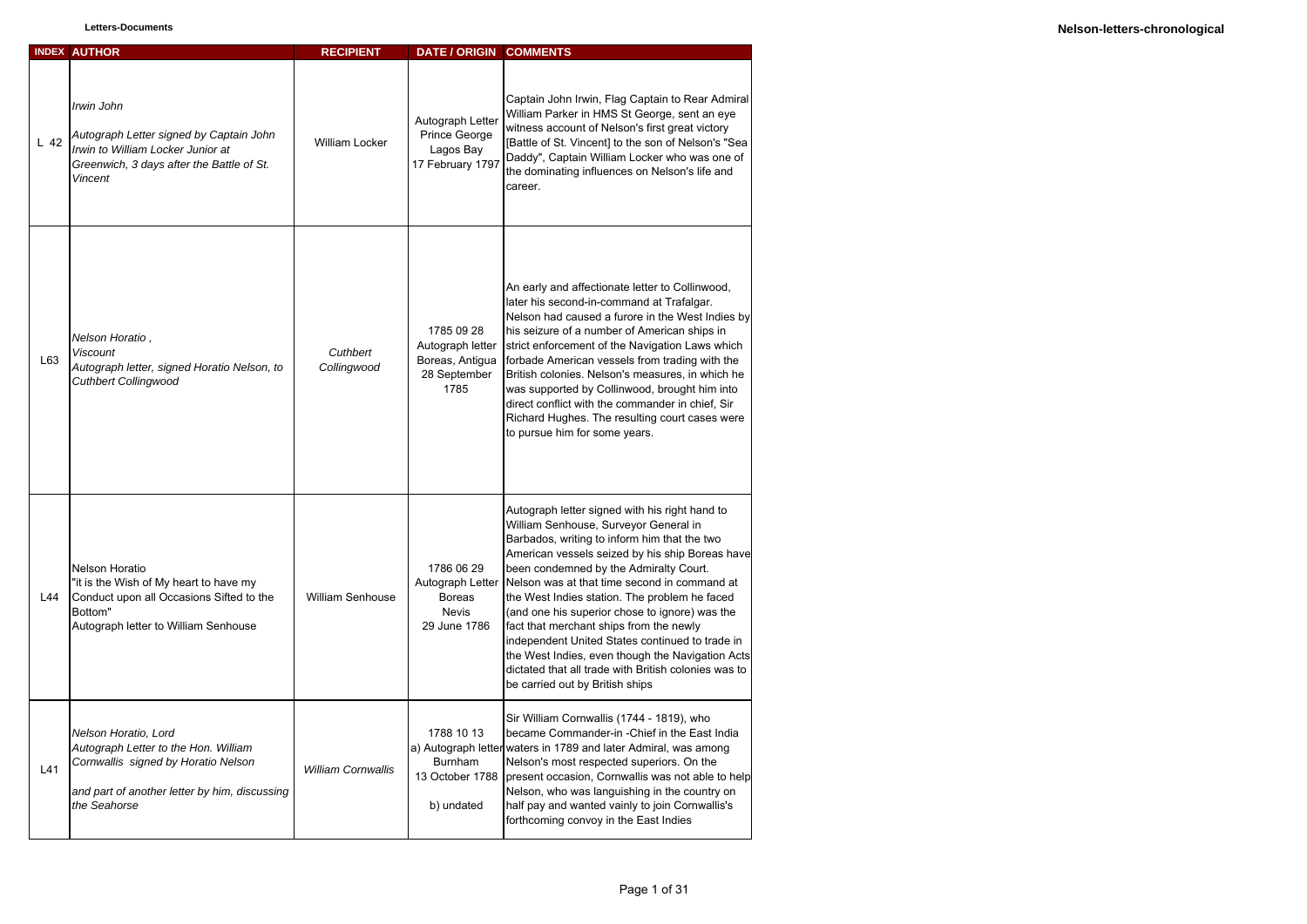| L17        | Nelson Horatio<br>Autograph letter to Vice Admiral Samuel<br>Goodall<br>Agamemnon, 15 th March 1795                            | Vice Admiral<br>Samuel Goodall                | 1795 03 15<br>Autograph letter<br>15 March 1795                                                               | Writing after the successful engagement off the<br>French Mediterranean coast on 13 - 14 March,<br>Nelson refers to supplies of powder and shot<br>required to put the Agamemnon in good order.<br>Two days earlier Nelson, in pursuit of the French.<br>had fiercely attacked the Ca Ira, under tow to<br>another ship. Both surrendered to him and he<br>sent the captains to Goodhall.                                                                                                                   |
|------------|--------------------------------------------------------------------------------------------------------------------------------|-----------------------------------------------|---------------------------------------------------------------------------------------------------------------|-------------------------------------------------------------------------------------------------------------------------------------------------------------------------------------------------------------------------------------------------------------------------------------------------------------------------------------------------------------------------------------------------------------------------------------------------------------------------------------------------------------|
| L 113      | Nelson Horatio<br>Autograph letter signed with the right hand<br><b>Horatio Nelson</b>                                         | to his uncle William<br>Suckling              | 1795<br>7 June 1795<br>off Port Mahon                                                                         | referring to an enclosure for his mother and<br>giving strategic news.<br>Nelson's implied criticism here of his<br>commanding officer Admiral Hotham, is a theme<br>of his letters in 1795 during which Hotham twice<br>failed to bring engagements with the French fleet<br>to a decisive conclusion. Nelson had served<br>under Lord Hood 1793-4, notably at Toulon and<br>Corsica                                                                                                                       |
| <b>L77</b> | Nelson Horatio,<br><b>Viscount</b><br>Autograph letter, signed Horatio Nelson to<br>Sir John Jervis (later Earl of St Vincent) | Sir John Jervis (later<br>Earl of St Vincent) | 1795 12 21<br>Autograph letter<br>Agamemnon<br>Leghorn Roads<br>21 December<br>1795                           | Nelson reports to Sir John Jervis the refit of<br>Agamemnon and news of a French victory.<br>The arrival of the energetic Jervis as a<br>Commander-in-Chief in the Mediterranean, and<br>his immediate approval of Nelson's vigour and<br>enthusiasm, was to have a decisive effect on<br>Nelson's career.                                                                                                                                                                                                  |
| L64        | Nelson Horatio,<br><b>Viscount</b><br>letter, signed in a very shaky left hand<br>'Horatio Nelson', to Sir John Ordre          | Sir John Ordre                                | 1797 09 06<br>Letter with<br>autograph date,<br>superscript and<br>address<br><b>Bath</b><br>6 September 1797 | Recuperating from the loss of his right arm,<br>Nelson writes in reply to Orde's inquiry as to his<br>health. Nelson's right arm had been amputated<br>after an abortive attack on Santa Cruz, Tenerife,<br>on 22 July; the wound caused considerable pain<br>until the ligatures came away in November.<br>Nelson's appointment the following spring to the<br>squadron intended to hunt down Napoleon's<br>expeditionary force to Egypt was to come as a<br>bitter disappointment to the more senior Orde |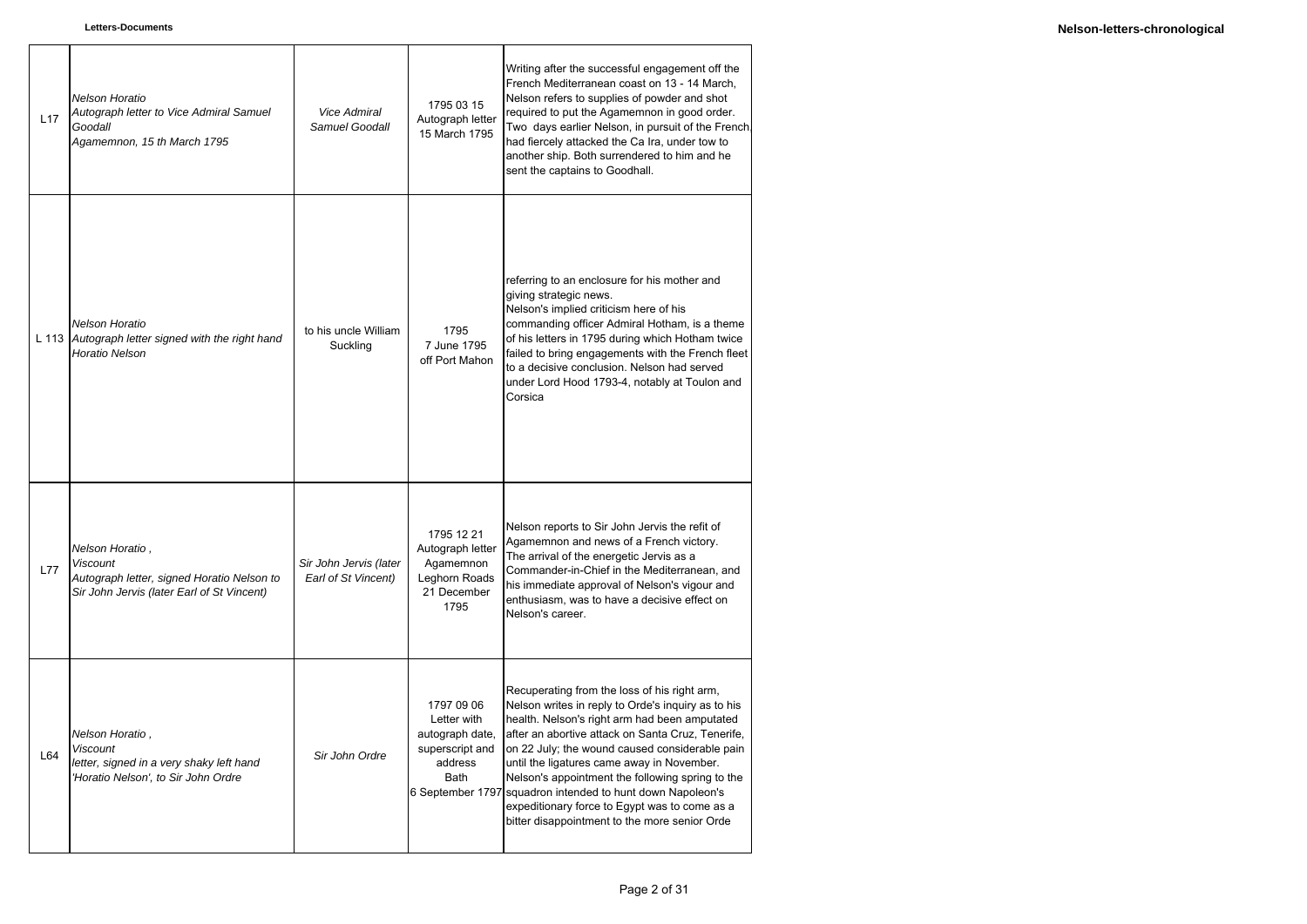| L45             | Nelson Horatio<br>"My Old and Dear Friend Collingwood"<br>Autograph letter to Mrs. Collinwood                                    | Mrs. Collinwood           | 1798 03 12<br>Autograph Letter<br>96 Bond Street<br>12 March 1798         | One of the relatively few letters written from<br>England while Nelson was recovering from the<br>loss of his right arm.                                                                                                                                                                                                                                                                                                                                                                                                     |
|-----------------|----------------------------------------------------------------------------------------------------------------------------------|---------------------------|---------------------------------------------------------------------------|------------------------------------------------------------------------------------------------------------------------------------------------------------------------------------------------------------------------------------------------------------------------------------------------------------------------------------------------------------------------------------------------------------------------------------------------------------------------------------------------------------------------------|
| L87             | Nelson Horatio,<br><b>Viscount</b><br>Autograph letter, signed 'truly yours Horatio<br>Nelson to Captain Darby                   | Captain Darby             | 1798 04 24<br>Autograph letter<br>Vanguard at<br>Lisbon<br>24 April 1798? | A request, followed by a teasing inquiry.<br>Nelson after convalescing following the loss of his<br>right arm, hoisted his flag in the Vanguard in<br>March 1798. The ship was at Lisbon from 23-27<br>April, before joining St Vincent's fleet at the end of<br>the month and Nelson's pursuit of the French two<br>months later culminated in the battle of the Nile<br>on 1 August. Sir Henry Darby, one of Nelson's<br>'Band of Brothers', was severely wounded in the<br>battle.                                        |
| L <sub>18</sub> | Nelson, Horatio,<br><b>Viscount</b><br>Autograph letter to Earl<br>St Vincent (his Commander in Chief)<br>Vanguard, 6th May 1798 | Earl<br><b>St Vincent</b> | 1798 05 06<br>Autograph letter<br>6 May 1798                              | An important naval letter, revealing Nelson's plan<br>of campaign, after learning of Bonaparte's<br>embarkation from Toulon.<br>Nelson was at Gibraltar when on 2 May he<br>received 'a most secret order' announcing the<br>embarkation of Bonaparte's fleet, the destination<br>of which was of course unknown. He sailed on 8<br>May, under cover of darkness, with orders to take<br>or destroy the French fleet, and to pursue it<br>anywhere. The final outcome of the summer's<br>campaign was the Battle of the Nile |
| L 114           | <b>Nelson Horatio</b><br>Autograph letter signed Horatio Nelson                                                                  | Sir William Hamilton      | 1798<br>12 August 1798<br>n.p.                                            | informing Sir W. Hamilton, that as his squadron is<br>going down the Mediterranean, they will not be<br>requiring supplies of bread and wine ordered,<br>promising to settle this ' if ever I live to see<br>Naples' and concluding with the gratifying news<br>that 'the French Army have got a complaint<br>amongst them caused by the heat & nothing but<br>water which will make Egypt the grave of the<br>greater part'.                                                                                                |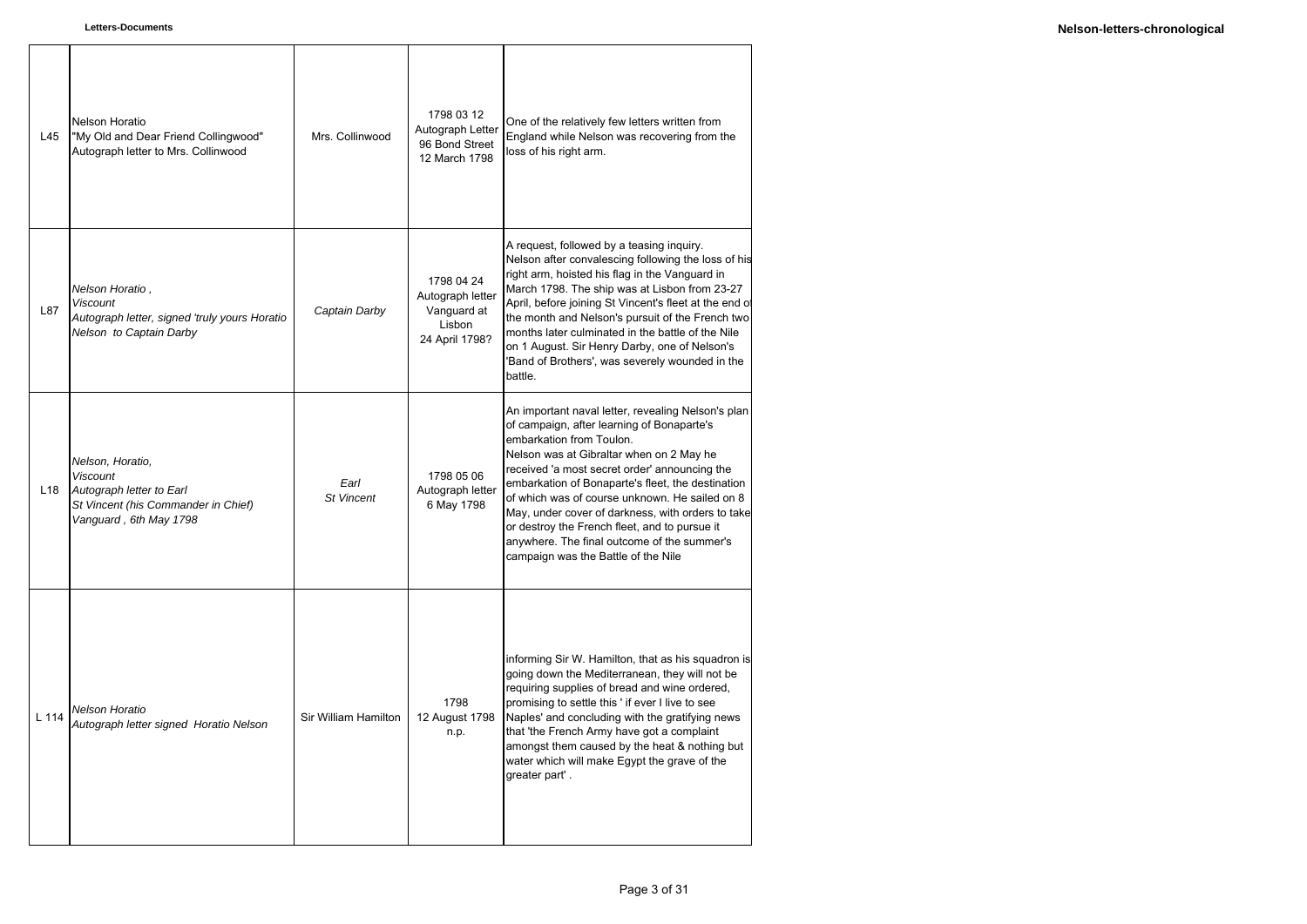- 1

| L <sub>56</sub> | Nelson Horatio,<br>Lord<br>Autograph letter, signed Horatio Nelson, to<br>Sir James Saumarez<br>together with<br>Orders signed by Nelson to Sir James<br>Saumarez. | Sir James Saumarez                                                           | 1798 09 01<br>Autograph letter<br><b>HMS Vanguard</b><br>1 Sept. 1798 | Giving further orders following the dispersal of the<br>fleet after the victory at the Battle of the Nile.<br>The orders signed by Nelson to Sir James<br>Saumarez, are detailing the instructions issued in<br>his letter on the same day, stating it is necessary<br>to dispatch the Minotaur and Audacious to join<br>him at Naples, giving details about the provisions<br>to be put on board of these ships and requesting<br>that some of the officers and men belonging to<br>the two ships be spared and that others from<br>Saumarez's ships be put on board in their stead.<br>This letter documents the gradual dispersal of the<br>"Band of Brothers" who had triumphed at the<br>Nile".                                                                                                                                                                                                                                                                                                                                                          |
|-----------------|--------------------------------------------------------------------------------------------------------------------------------------------------------------------|------------------------------------------------------------------------------|-----------------------------------------------------------------------|---------------------------------------------------------------------------------------------------------------------------------------------------------------------------------------------------------------------------------------------------------------------------------------------------------------------------------------------------------------------------------------------------------------------------------------------------------------------------------------------------------------------------------------------------------------------------------------------------------------------------------------------------------------------------------------------------------------------------------------------------------------------------------------------------------------------------------------------------------------------------------------------------------------------------------------------------------------------------------------------------------------------------------------------------------------|
| L 118           | Nelson Horatio<br>Autograph letter signed Horatio Nelson                                                                                                           | Messrs Marsh &<br>Creed his London<br>Agents after the battle<br>of the Nile | 7 September 1798<br>Vanguard                                          | Little more than a month after Nelson's<br>spectacular victory at the Battle of the Nile, and<br>before he is honoured with his baronetcy, he<br>writes his London agents to clear up an issue<br>regarding certain enemy ships: "I send you a<br>letter which you may or may not show or give to<br>Mr. Heseltine. The Vessel mentioned never was<br>seized as Prize of War, nor is the Vessel in our<br>possession, the corn sold to our troops which you<br>name the money for, bought into the funds, but<br>no interest by my directions to you ever received<br>[?] at the disposal of the Adm or Secretary of [?]<br>the Adm Count I believe have nothing to do in the<br>business it was a mistake making the bills<br>payable to me for she was in Mr. [?] change.<br>Although Genoese Vessels & Islands where<br>seized by my orders, yet I believe the Captain<br>making the Seize is only named and not the flag<br>officer, but it seems determined to bother me, for<br>my active services & to prevent other officers from<br>doing their duty |
| L <sub>20</sub> | Nelson, Horatio,<br><b>Viscount</b><br>Autograph letter to Sir Morton Eden (British<br>Ambassador Extraordinary at Vienna)<br>Naples, 10th September 1798          | Sir Morton Eden<br>(British Ambassador<br>Extraordinary at<br>Vienna)        | 1798 09 10<br>Autograph letter<br>10 Sept. 1798                       | Nelson supports Eden's view that the Emperor's<br>indecisive action in Italy endangers the<br>Neapolitan Monarchy<br>Nelson had returned from his battle of the Nile in<br>September, to a rapturous welcome from the<br>Hamiltons and King Ferdinand I and his Queen.<br>His secret preparations for the evacuation of the<br>royal family to Sicily began only few days after the<br>present letter, and the French Army entered<br>Naples on 23 January                                                                                                                                                                                                                                                                                                                                                                                                                                                                                                                                                                                                    |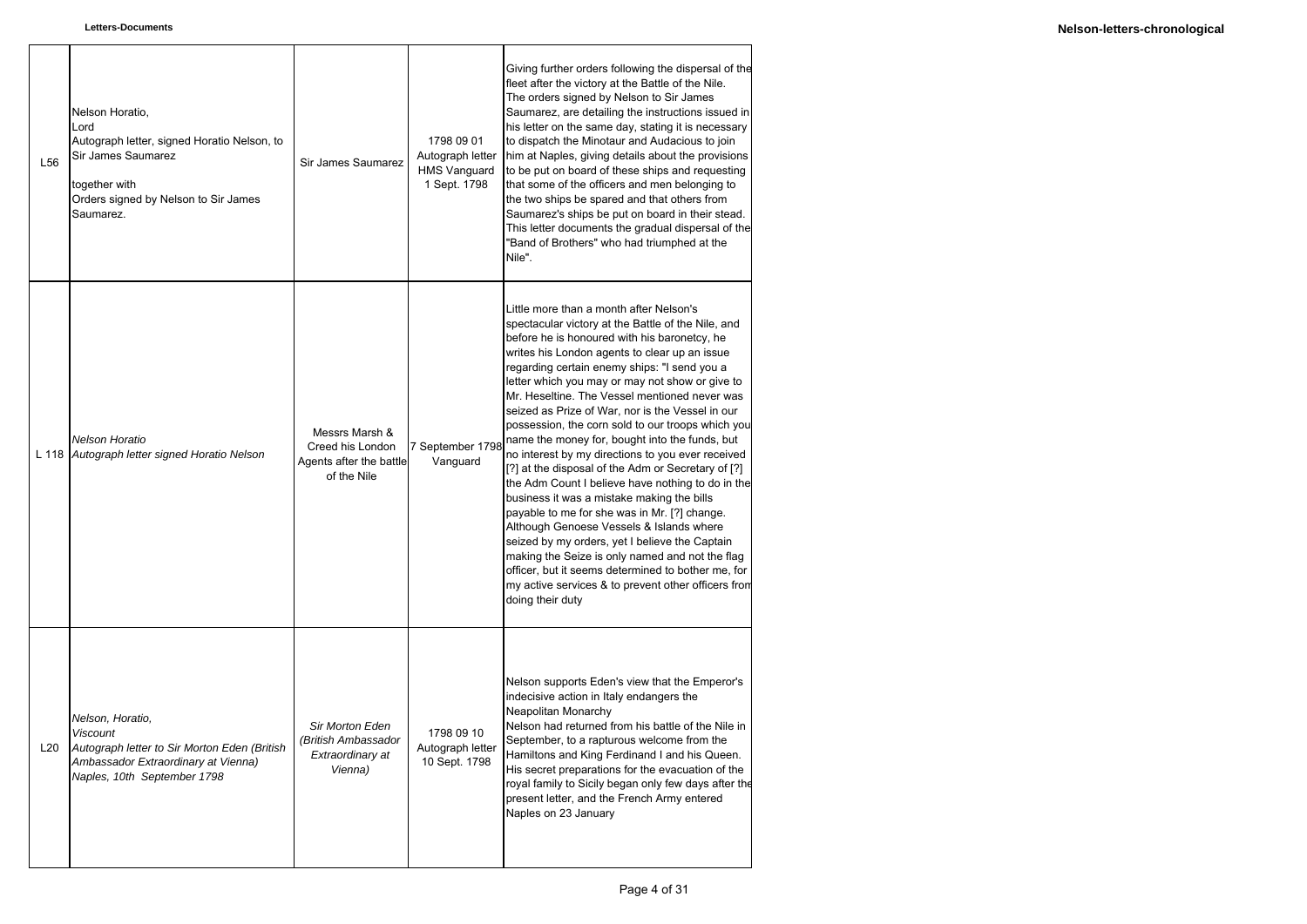| L 110           | Maurice Nelson (1753-1801)<br>2 rare autograph letters to Lord Nelson's<br>Prize Agent, Alexander Davidson,                             | Alexander Davidson.                                     | Navy Office<br>2nd October 1798<br>2-3 October 1798 | reporting his brother's victory at the Battle of the<br>Nile                                                                                                                                                                                                                                                                                                           |
|-----------------|-----------------------------------------------------------------------------------------------------------------------------------------|---------------------------------------------------------|-----------------------------------------------------|------------------------------------------------------------------------------------------------------------------------------------------------------------------------------------------------------------------------------------------------------------------------------------------------------------------------------------------------------------------------|
| L <sub>19</sub> | Nelson, Horatio,<br><b>Viscount</b><br>Letter to Francis 'Werry', British Consul at<br>Smyrna,<br>Vanguard off Malta, 26th October 1798 | Francis 'Werry',<br><b>British Consul at</b><br>Smyrna, | 1798 10 26<br>Autograph letter<br>26 October 1798   | A brisk acknowledgement of his correspondent's<br>congratulations on his victory over the French<br>fleet at the Nile on 1 August                                                                                                                                                                                                                                      |
| L13             | Nelson Horatio<br>Lord Horatio Nelson. "Estimate of a Service<br>of Dishes to The Right Honourable Lord<br>Nelson by Rundell & Bridge   | Rundell & Bridge                                        | Manuscript<br>1798                                  | Nelson ordered a set of plates from Rundell &<br>Bridge at some date before 24 January 1801,<br>when he mentioned to Davidson that the plate<br>from them had not yet arrived. Following the<br>battle of Copenhagen the following April a sum of<br>₤ 500 for further plate was voted to Nelson by<br>Lloyd's in recognition for his contribution to that<br>victory. |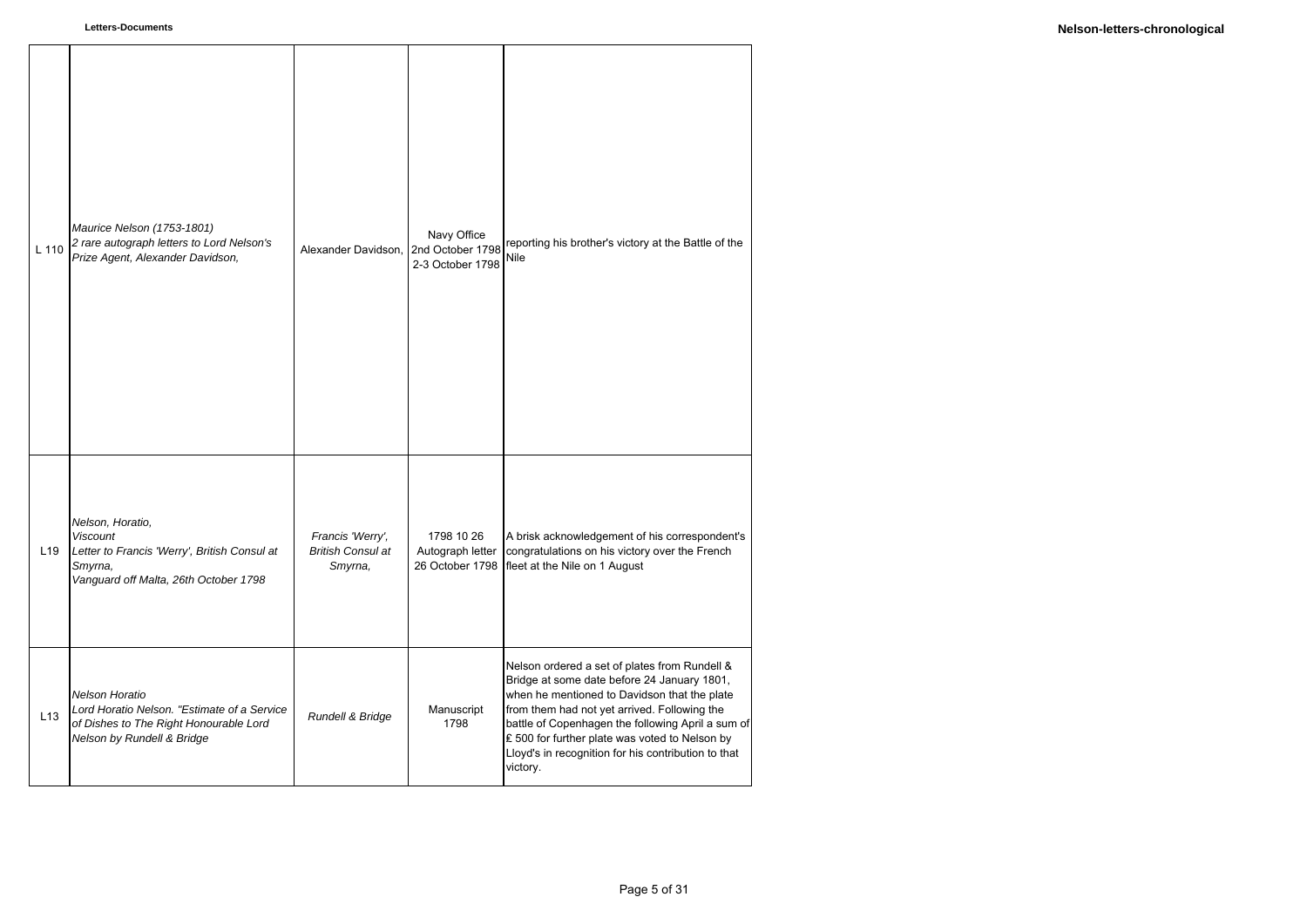| L <sub>105</sub> | Nelson Horatio, Viscount to Sir William<br>Hamilton<br>autograph letter signed                                            | Sir William Hamilton                                                | 1799 05 19<br>Autograph Letter<br>n.p.<br>[Culloden at Sea]<br>19 May 1799 | Nelson had begun his relationship with Lady<br>Hamilton some four months previously, in<br>January 1799.                                                                                                                                                                                                                                                                                                                                                                                                                      |
|------------------|---------------------------------------------------------------------------------------------------------------------------|---------------------------------------------------------------------|----------------------------------------------------------------------------|-------------------------------------------------------------------------------------------------------------------------------------------------------------------------------------------------------------------------------------------------------------------------------------------------------------------------------------------------------------------------------------------------------------------------------------------------------------------------------------------------------------------------------|
| L78              | Nelson Horatio,<br>Viscount<br>Autograph letter, signed Nelson to<br>Lieutenant Swingly                                   | <b>Lieutenant Swingly</b>                                           | 1799 05 20<br>Autograph letter<br>Vanguard<br>20 May 1799                  | You will keep in Shore of the Squadron taking<br>[care] not to suffer any ship of War to pass inside<br>of us'<br>In May 1799 Nelson was in the midst of a crisis<br>precipitated by the entry into the Mediterranean of<br>the French Vice-Admiral Bruix with 24 ships of<br>the line, at a moment when the British<br>Mediterranean fleet had no comparable<br>concentration of forces.                                                                                                                                     |
| L65              | Nelson Horatio,<br>Viscount<br>Autograph letter, signed y[o]r sincere and<br>affectionate Nelson, to Sir William Hamilton | Sir William Hamilton                                                | 1799 06 17<br>Autograph letter<br>Vanguard<br>17 June 1799                 | A somewhat hurried letter, hoping to return to<br>Naples and recover the city for the King.<br>The evacuation of the King and Queen of Naples<br>and of the Hamiltons to Sicily had taken place six<br>months earlier. By 25 June Nelson and the<br>Hamiltons were together on the Foudroyant and<br>after the recapture of Naples he was rewarded<br>with the Dukedom of Bronte                                                                                                                                              |
| L 115            | Nelson Horatio<br>Document signed Nelson                                                                                  | Orders addressed to<br>Rear Admiral John<br><b>Thomas Duckworth</b> | 22 July 1799<br>Foudrovant<br>Naples Bay                                   | instructing him to proceed to Mahon (Minorca)<br>and to take command of any vessels he finds<br>there.<br>Disobeying orders in July 1799, after the bloody<br>suppression of the Parthenopean Republic in<br>Naples, Nelson was ordered 3 times by his<br>commander in chief Lord Keith, to send all<br>available forces to the defence of Minorca. Nelsor<br>sent only the 3rd time Duckworth with the limited<br>force of 3 ships and one corvette. His behaviour<br>was to earn him a formal rebuke from the<br>Admiralty! |
| L 119            | <b>Nelson Horatio</b><br>Autograph letter signed Nelson                                                                   | Rear Admiral John<br><b>Thomas Duckworth</b>                        | 22 July 1799<br><b>Naples</b>                                              | Rear Admiral John Thomas Duckworth, Nelson's<br>second in command. The letter marked "Most<br>Secret".<br>A celebrated Incident of Disobedience<br>Nelson refused 3 times an order to send all<br>available forces to the defence of Minorca, on the<br>basis that Naples was more important. Here, he<br>sends Duckworth with a limited force to Minorca.                                                                                                                                                                    |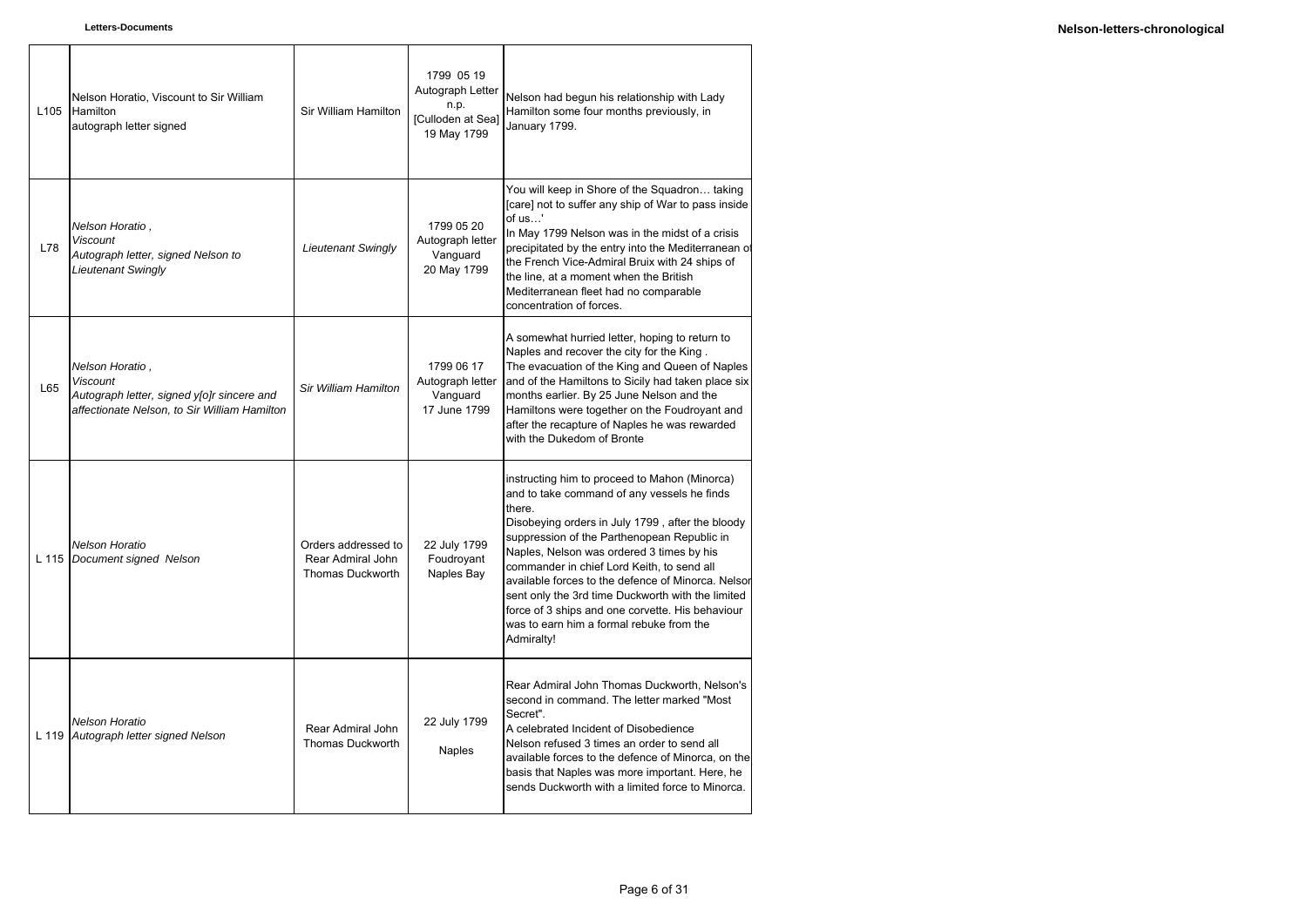| L79             | Nelson Horatio,<br><b>Viscount</b><br>Autograph letter, signed Bronte Nelson to<br>Captain Alexander Ball Chief of the Maltese | Captain Alexander<br>Ball<br>Chief of the Maltese | 1799 11 19<br>Autograph letter<br>Palermo<br>19 November<br>1799 | Letter about the arrival at Malta of a Russian<br>envoy. It also refers to the impending dispatch of<br>troops of the three powers (Russia, Great Britain,<br>and the Kingdom of the Two Sicilies) to Malta,<br>and the possibly restoration of the Order of St<br>John.<br>Sir Alexander Ball, one of Nelson's captains<br>aboard the Alexander, had at this time assumed<br>the presidency of the Maltese 'national congress'<br>in the insurrection against the French; he was<br>subsequently the island's de facto governor. |
|-----------------|--------------------------------------------------------------------------------------------------------------------------------|---------------------------------------------------|------------------------------------------------------------------|-----------------------------------------------------------------------------------------------------------------------------------------------------------------------------------------------------------------------------------------------------------------------------------------------------------------------------------------------------------------------------------------------------------------------------------------------------------------------------------------------------------------------------------|
| L <sub>52</sub> | Nelson Horatio,<br>Lord<br>autograph letter signed Nelson to George<br>Matcham                                                 | George Matcham                                    | 1801 01 01<br>Autograph letter<br>1st Jan. 1801                  | Letter on Emigration to Australia. Matcham's<br>involvement in the early settlement of New South<br>Wales is a reminder that, although principally a<br>convict settlement at this time, the new colony<br>was already attracting free emigration. Lord<br>Nelson kept a friendly eye on the adventurous<br>emigrants.<br>The "magnificent present" mentioned in the<br>postscript (5. Jan) was the birth of a son to<br>George and Catherine Matcham, whom they<br>named Horatio.                                                |
| L21             | Nelson, Horatio, Viscount.<br>Autograph letter to Lady Hamilton                                                                | Lady Hamilton                                     | 1801 01 03<br>Autograph letter<br>3 January 1801                 | A letter written when 'not in the best spirits' and<br>dreading the fatigue that will result from attending<br>the funeral of William Locker.<br>Locker had been the captain of the Lowestoffee<br>on which Nelson was commissioned 2nd<br>Lieutenant in 1777, and Nelson regarded him<br>with great affection.                                                                                                                                                                                                                   |
| L22             | Nelson, Horatio, Viscount<br>2 documents (indentures) signed by Nelson<br>and his wife                                         |                                                   | 1801 01 09<br><b>Documents</b><br>9 and 10 January<br>1801       | The documents by which Nelson and his wife<br>effected the sale of their matrimonial home, three<br>days before their final separation. It had been<br>bought by them 4 years previously, although<br>Nelson in fact never stayed there. He left Fanny,<br>never to see her again, on 13 January, and<br>Horatia, his child by Lady Hamilton, was born the<br>same month.                                                                                                                                                         |
| L23             | Nelson, Horatio,<br><b>Viscount</b><br>Autograph letter to Lady Hamilton<br>Plymouth, 26 January 1801                          | Lady Hamilton<br>Plymouth                         | 1801 01 26<br>Autograph letter<br>26 January 1801                | In the days before the birth of Horatia, Nelson,<br>absent from London, awaiting orders to sail to the<br>North Sea and afflicted with a variety of minor<br>illnesses, succumbed to suspicions and intense<br>jealousy, centering particularly on the Prince of<br>Wales's apparent interest in Emma. A warning<br>against the future George IV.                                                                                                                                                                                 |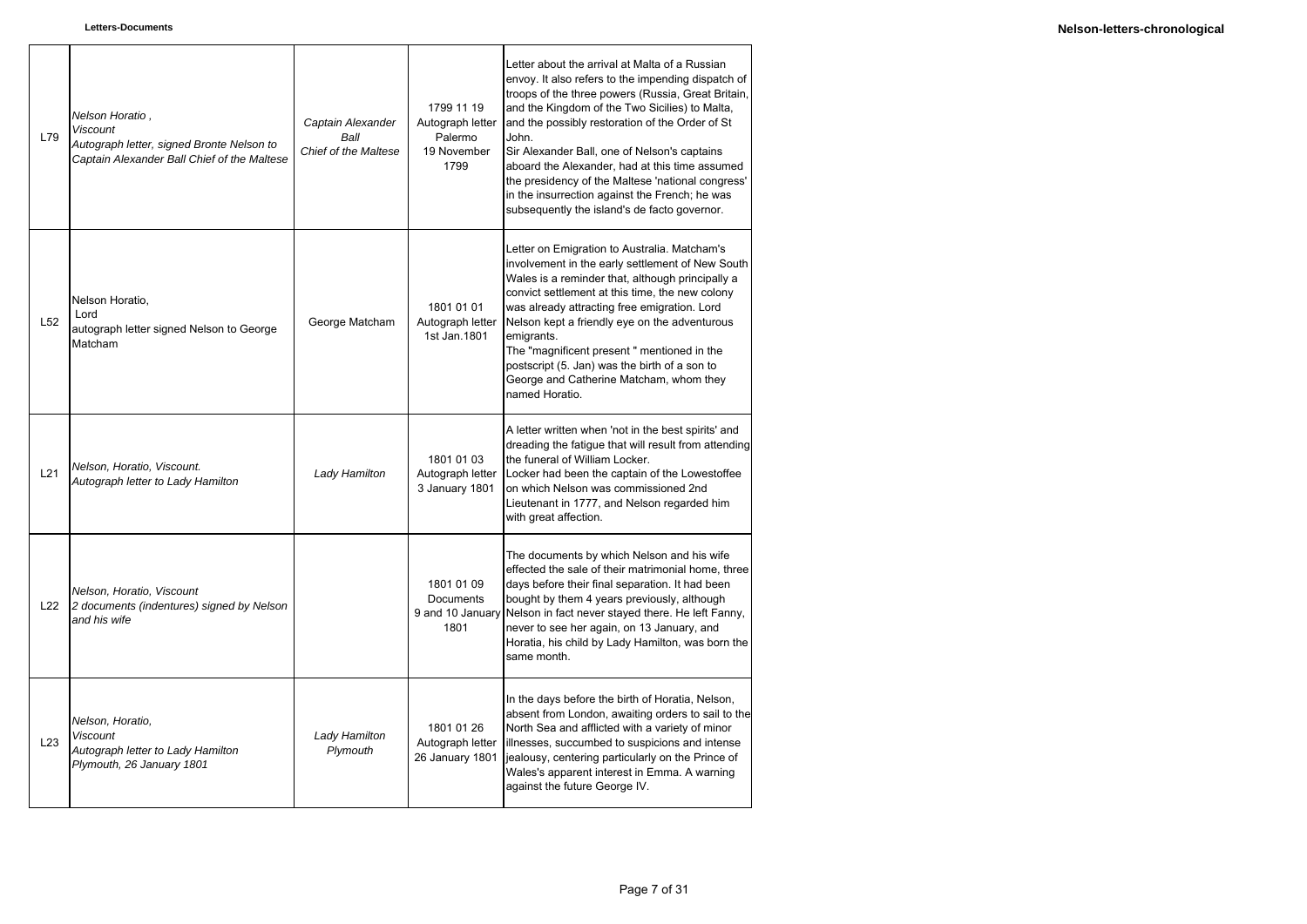| L82 | Nelson Horatio,<br><b>Viscount</b><br>Autograph letter, signed Nelson & Bronte to<br>Mr. John Wilson           | Mr. John Wilson    | 1801 01 27<br>Autograph letter<br>San Josef<br>27 January 1801 | Nelson declares himself ready to provide a few<br>letters of recommendation for an old shipmate                                                                                                                                                                                                                                                                                                                                                                                                                                                                                                                                                                                                                                                                                                                                                                                                                                                                                                                                                                                                           |
|-----|----------------------------------------------------------------------------------------------------------------|--------------------|----------------------------------------------------------------|-----------------------------------------------------------------------------------------------------------------------------------------------------------------------------------------------------------------------------------------------------------------------------------------------------------------------------------------------------------------------------------------------------------------------------------------------------------------------------------------------------------------------------------------------------------------------------------------------------------------------------------------------------------------------------------------------------------------------------------------------------------------------------------------------------------------------------------------------------------------------------------------------------------------------------------------------------------------------------------------------------------------------------------------------------------------------------------------------------------|
| L58 | Nelson Horatio, Lord<br>Autograph letter, signed Nelson & Bronte, to<br>Sir James Saumarez                     | Sir James Saumarez | 1801 01/02<br>Autograph letter<br>San Josef<br>1801            | About creating a monument to his valued friend<br>Captain Ralph Miller, killed on 14 May 1799 off<br>the coast of Syria. The memorial was finally<br>erected in St Paul's Cathedral.<br>January/February This letter was written when Nelson was on board<br>the San Josef (from 13 January 1801 until his<br>transferral to the St George on 12 February).                                                                                                                                                                                                                                                                                                                                                                                                                                                                                                                                                                                                                                                                                                                                               |
| L24 | Nelson, Horatio,<br><b>Viscount</b><br>Autograph letter to Lady Hamilton<br>San Josef, Torbay, 4 February 1801 | Lady Hamilton      | 1801 02 04<br>Autograph letter<br>4 February 1801              | Nelson had learned of Horatia's birth 3 days<br>before when he wrote that 'Mrs. Thomson's friend<br>will go mad with joy'. He began at once the<br>subterfuge of addressing her as Mrs. Thomson,<br>care of Lady Hamilton. (Letter 3. Febr. 1801)<br>Later, after his notional adoption of her, Horatia<br>was referred to as Horatia Nelson Thomson.<br>A discussion of the terms of his will gives away to<br>an impassioned passage at the thought of the<br>Prince of Wales's apparent designs upon Lady<br>Hamilton.<br>Nelson's pathological suspicion of the Prince<br>was prompted particularly by Sir William's<br>speculations on the approaching Regency and<br>references in his and Emma's letters to the<br>Prince's wish to be invited to dine.<br>The letter contains the first reference to Horatia<br>by name.A codicil to Nelson's will was witnessed<br>by Captains Hardy and Thesiger on 6 March, in<br>which he made provision for Fanny, and placed<br>Sir William Hamilton's unpaid debts to himself in<br>trust for Emma, leaving her also Pds 3,000 and<br>three diamond boxes. |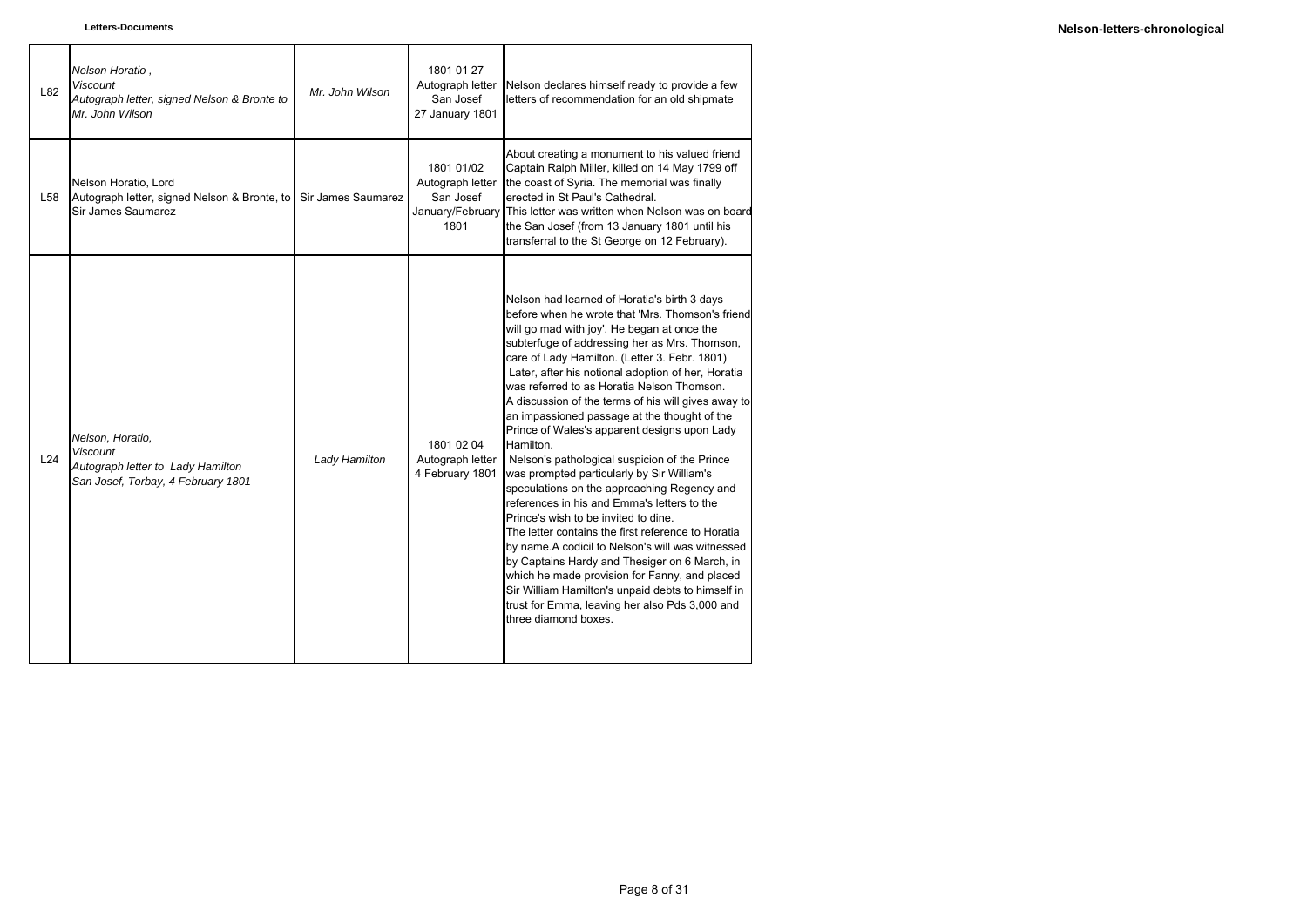| L26 | Nelson, Horatio,<br><b>Viscount</b><br>Autograph letter to Lady Hamilton<br>Brixham 15 February 1801                    | Lady Hamilton           | 1801 02 15<br>Autograph letter<br>15 February 1801                         | Nelson answers Emma's provocations and<br>accusations of infidelity.<br>In the weeks after Horatia's birth, Nelson and<br>Lady Hamilton conducted a tiff by letter, based on<br>mutual accusations of infidelity, and particular<br>Nelson's frantic suspicions of the Prince of<br>Wales.<br>The letter mentions Hardy, who is preparing his<br>quarters on board [the San Josef] and gives<br>details of the delivery of their letters by various<br>friends including Davison, Troubridge and Evan<br>Nepean, and Nelson remarks that he is better for<br>giving up wine. The letter concludes romantically. |
|-----|-------------------------------------------------------------------------------------------------------------------------|-------------------------|----------------------------------------------------------------------------|-----------------------------------------------------------------------------------------------------------------------------------------------------------------------------------------------------------------------------------------------------------------------------------------------------------------------------------------------------------------------------------------------------------------------------------------------------------------------------------------------------------------------------------------------------------------------------------------------------------------|
| L83 | Nelson Horatio,<br><b>Viscount</b><br>Autograph letter, signed Nelson & Bronte to<br>Admiral Lutwidge                   | <b>Admiral Lutwidge</b> | 1801 02 28<br>Autograph letter<br>c. 28 February<br>1801                   | Nelson excuses himself for not paying a call in<br>person.<br>Nelson had just been appointed Second-in-<br>Command of the Baltic fleet, assembling at<br>Yarmouth, under sir Hyde Parker. He was off to<br>sea again just a month after the birth of his<br>daughter Horatia.                                                                                                                                                                                                                                                                                                                                   |
| L25 | Nelson, Horatio,<br><b>Viscount</b><br>Autograph letter to Lady Hamilton<br>'Sunday noon'<br>1March 1801                |                         | 1801 03 01<br>Autograph letter<br>1 March 1801                             | A letter written in a nervous state.<br>With an abusive attack on the Marchioness of<br>Abercorn, also including guarded reference to<br>Horatia.<br>Nelson had just retuned from leave in London<br>where he had seen Horatia for the first time.<br>Morrison (vol II, pp 122 - 3) published three<br>letters to Emma on this day                                                                                                                                                                                                                                                                              |
| L66 | Nelson Horatio,<br><b>Viscount</b><br>Autograph letter, signed 'Ever yours for<br>Ever/ Nelson Bronte' to Lady Hamilton | Lady Hamilton           | 1801 03 01<br>Autograph letter<br>Portsmouth<br>St. George<br>1 March 1801 | A love letter written after Nelson had visited<br>London and seen his daughter Horatia for the first<br>time.<br>The 'Thomson' letters were a subterfuge to<br>conceal Horatia's parentage. Nelson conveyed to<br>Emma the messages of 'Thomson', a fictitious<br>member of his crew, to 'Mrs. Thomson', his wife,<br>apparently living under Emma's protection. In this<br>way all remarks and inquiries about the infant,<br>described by Nelson as his godchild could be<br>attributed to her supposed parents.                                                                                              |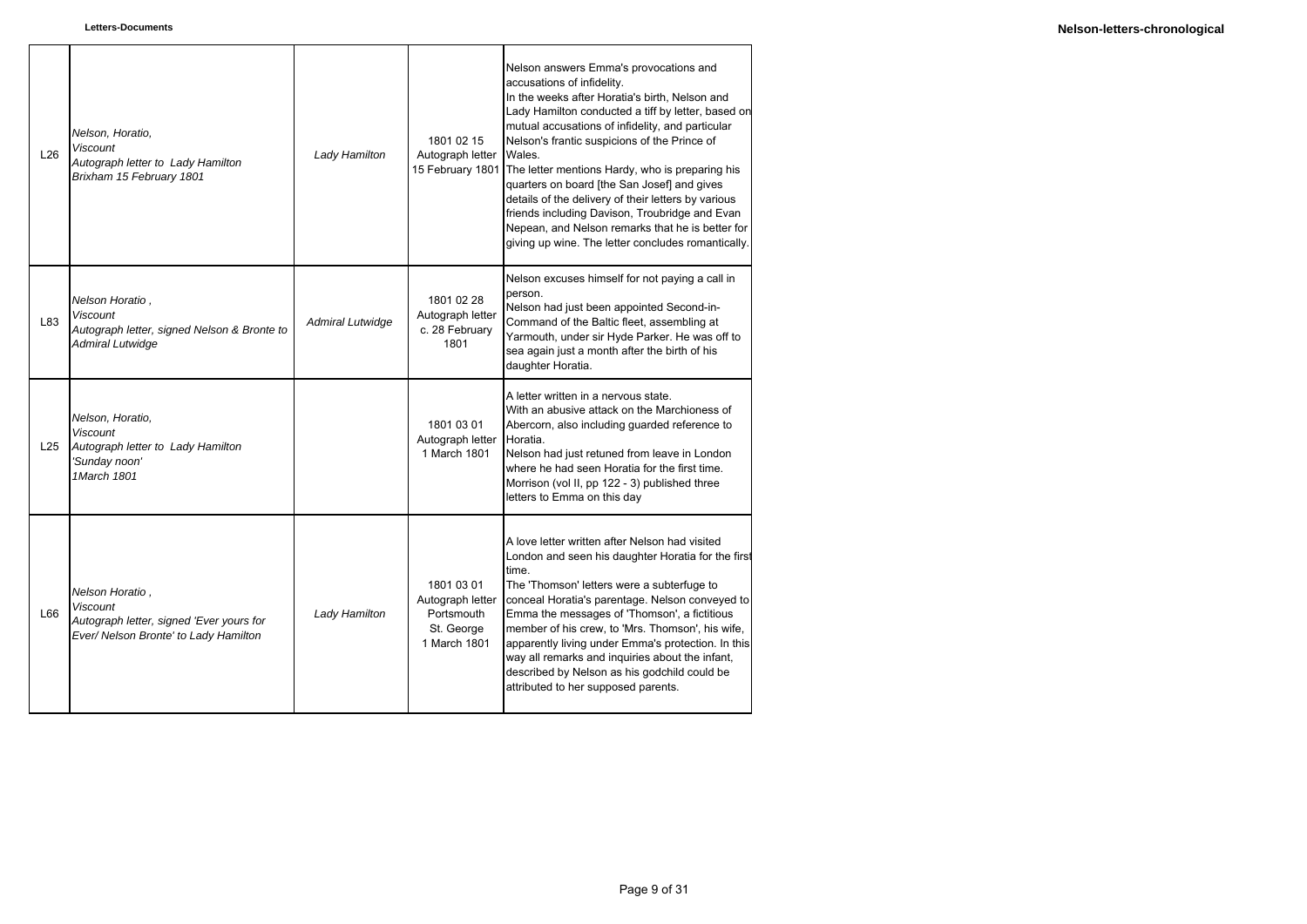| L27 | Nelson, Horatio,<br><b>Viscount</b><br>Autograph letter to Lady Hamilton<br>6th March 1801                          | Lady Hamilton            | 1801 03 06<br>Autograph letter<br>6 March 1801                                 | A FURIOUS AND ALMOST INCOHERENT<br>DENUNCIATION OF THE MEN WHO WOULD<br><b>BETRAY HER</b><br>Charles Greville had taken Emma as his mistress<br>in 1786, later transferring her to Sir William<br>Hamilton, his uncle. Nelson's suspicions that the<br>latter planned to serve his own purposes by<br>presenting Emma to the Prince of Wales,<br>although somewhat appeased after his visit to<br>London, two weeks earlier, were easily revived.                                                                                                                                                      |
|-----|---------------------------------------------------------------------------------------------------------------------|--------------------------|--------------------------------------------------------------------------------|--------------------------------------------------------------------------------------------------------------------------------------------------------------------------------------------------------------------------------------------------------------------------------------------------------------------------------------------------------------------------------------------------------------------------------------------------------------------------------------------------------------------------------------------------------------------------------------------------------|
| L28 | Nelson, Horatio,<br><b>Viscount</b><br>Autograph letter to Lady Hamilton<br>St George [Yarmouth]<br>10th March 1801 | Lady Hamilton            | 1801 03 10<br>Autograph letter<br>10 March 1801                                | A LOVE LETTER CONTAINING OUTBURSTS<br>OF JEALOUS PASSION.<br>Nelson's resentment of Sir Hamilton and frantic<br>suspicion that he was manipulating Emma into<br>various affairs reached its peak in the week<br>before he sailed for the Baltic with Sir Hyde<br>Parker. Sir William was at that time entertaining<br>lavishly at 23 Piccadilly, his guests including his<br>cousin, Marques of Abercorn, the elderly Duke of<br>Queensberry and various singers of the day, but<br>a projected dinner for the Prince o Wales to which<br>Nelson objected particularly vehemently never<br>took place. |
| L67 | Nelson Horatio,<br><b>Viscount</b><br>Autograph letter, signed Nelson & Bronte,<br>to Alexander Davidson            | Alexander Davidson       | 1801 03 18<br>Autograph letter<br>Naze of Norway<br>St George<br>18 March 1801 | Nelson, requesting Davidson to pay Mr Christie<br>300 pounds for a picture, secures his favourite<br>portrait of Lady Hamilton as a Recumbent<br>Bacchante . Painted 1790 it shows her posing<br>coquettishly against a tiger skin on the shore with<br>a ship on the horizon and had been one of 14<br>portraits of her in the Palazzo Sessa at Naples.<br>Sir Hamilton's pictures were to be sold at<br>Christie's to defray his debts.                                                                                                                                                              |
| L11 | Nelson Horatio<br>An Autograph Manuscript Letter from<br>Viscount Horatio Nelson to Thomas Lloyd                    | Thomas Lloyd             | 1801 04<br>01Autograph letter<br>1 April 1801                                  | Written with his left hand with a FINE EXAMPLE<br>OF NELSON'S PERSONAL SEAL on red sealing<br>wax (palm tree and crossed horns or torches, two<br>small birds at bottom)                                                                                                                                                                                                                                                                                                                                                                                                                               |
| L88 | Nelson Horatio,<br><b>Viscount</b><br>Autograph letter, signed to Rear Admiral Sir<br><b>Thomas Graves</b>          | <b>Sir Thomas Graves</b> | 1801 04 21<br>Autograph letter<br>Elephant<br>21 April 1801                    | At the battle of Copenhagen it was Graves who,<br>gamely following Nelson's lead in ignoring Sir<br>Hyde Parker's potentially disastrous signal to<br>disengage, neatly obeyed correct by repeating it,<br>whilst hoisting it in such a position that it was<br>invisible to most of the squadron, and keeping<br>Nelson's signal for close action at the masthead.                                                                                                                                                                                                                                    |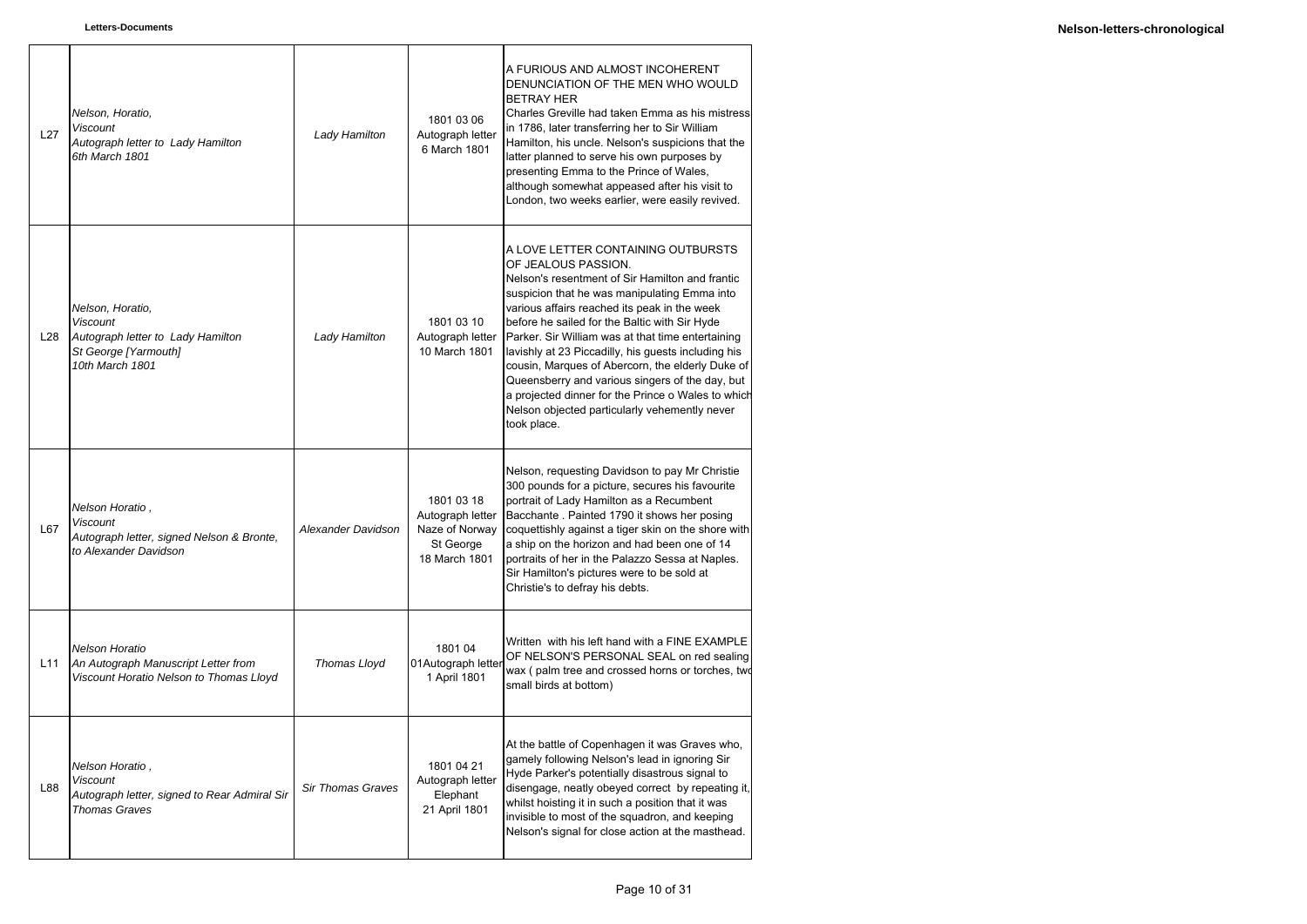| L9              | <b>Nelson Horatio</b><br>An Autograph Manuscript Letter from<br>Admiral Lord Nelson to the Earl St. Vincent<br>Regarding a Suggested Attack on the<br><b>Revel Fleet</b> | Earl St. Vincent | 1801 05 22<br>Autograph Letter<br>22 May 1801                     |                                                                                                                                                                                                                                                                                                                                                                                                                                                                                                                                                                                                                            |
|-----------------|--------------------------------------------------------------------------------------------------------------------------------------------------------------------------|------------------|-------------------------------------------------------------------|----------------------------------------------------------------------------------------------------------------------------------------------------------------------------------------------------------------------------------------------------------------------------------------------------------------------------------------------------------------------------------------------------------------------------------------------------------------------------------------------------------------------------------------------------------------------------------------------------------------------------|
| L <sub>29</sub> | Nelson, Horatio,<br><b>Viscount</b><br>Autograph letter to Lady Hamilton<br>St George, Kioge Bay<br>5th June 1801                                                        | Lady Hamilton    | 1801 06 05<br>Autograph letter<br>5 June 1801                     | The letter is dated shortly after his appointment<br>as Commander - in- Chief, on the recall of Sir<br>Hyde Parker. He was in fact somewhat depressed<br>at this time, and in a letter written in the same<br>week to his old friend Sir Alexander Ball at Malta<br>described himself as 'apparently in a<br>consumption'. He achieved his wish for leave in<br>England, and arrived back at Yarmouth on the<br>Kite on 30 June, at once joining the Hamiltons at<br>23 Piccadilly                                                                                                                                         |
| L <sub>57</sub> | Nelson Horatio,<br>Lord<br>Autograph love letter, signed twice to Lady<br>Hamilton                                                                                       | Lady Hamilton    | 1801 08 13<br>Autograph letter<br>Medusa, Downs<br>13 August 1801 | Blaming Troubridge for his being unable to get to<br>London to see her "and Mrs Nelson", and urging<br>her to be in good spirits for his sake.<br>During the summer of 1801 Nelson was in<br>command of a squadron guarding the Channel<br>against invasion by the French. This was<br>something of a low point for Nelson. He was<br>becoming estranged from his old friend and<br>colleague Troubridge, now a member of the<br>Board of Admiralty. The day after writing this<br>letter Nelson embarked on his unsuccessful<br>second attack on Boulogne, that resulted in the<br>death of dozens of British marines.    |
| L30             | Nelson, Horatio,<br><b>Viscount</b><br>Autograph letter to Lady Hamilton<br>Medusa, off Boulogne<br>15th August 1801                                                     | Lady Hamilton    | 1801 08 15<br>Autograph letter<br>15 August 1801                  | A letter of mingled domestic and naval<br>preoccupations, written before the attack at<br>Boulogne planned for that night.<br>Nelson's wish to settle with Emma led eventually<br>to the purchase of Merton Place in Surrey. His<br>finances were precarious, with half his salary<br>pledged to Fanny and his considerable losses in<br>the Baltic campaign, whereas a sale of Sir<br>William Hamilton's collections at Christie's in the<br>spring had raised substantial sums.<br>The attack on the French fleet at Boulogne was<br>disastrous and Nelson's protege Edward Parker<br>was among the numerous casualties. |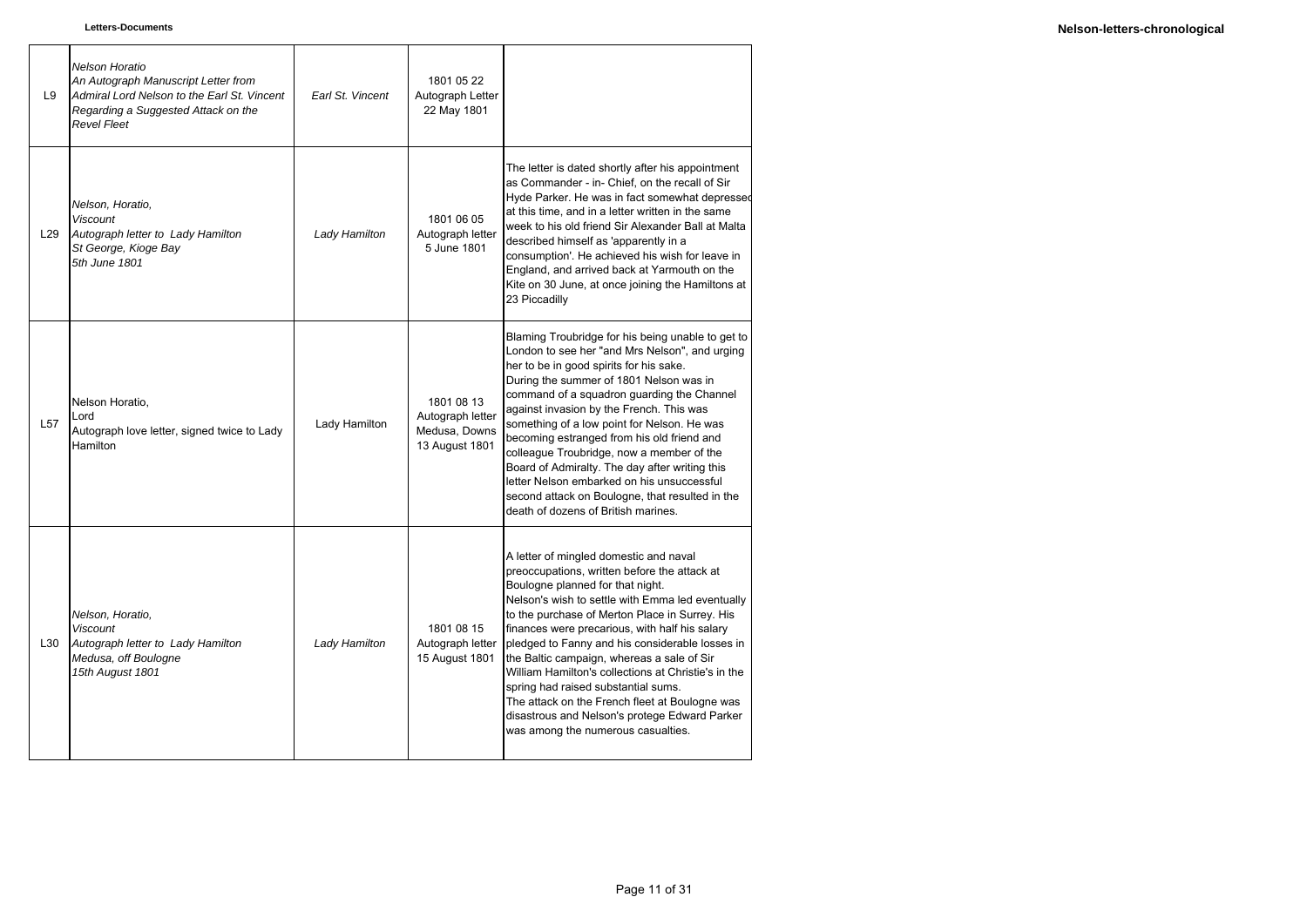| L31             | Nelson, Horatio,<br><b>Viscount</b><br>Autograph letter to Lady Hamilton<br>Amazon<br>29th September 1801                                                                              | Lady Hamilton    | 1801 09 29<br>Autograph letter<br>29 September<br>1801                                                                     | Autograph letter unsigned to 'My Dearest wife'<br>also referred to in the address as 'Mrs Thomson<br>care of Lady Hamilton'.<br>An impassioned 'Thomson' letter in which Nelson<br>expresses distraction at his separation from Lady<br>Hamilton.                                                                                                                                                                                                                                                                                                                                         |
|-----------------|----------------------------------------------------------------------------------------------------------------------------------------------------------------------------------------|------------------|----------------------------------------------------------------------------------------------------------------------------|-------------------------------------------------------------------------------------------------------------------------------------------------------------------------------------------------------------------------------------------------------------------------------------------------------------------------------------------------------------------------------------------------------------------------------------------------------------------------------------------------------------------------------------------------------------------------------------------|
| L <sub>59</sub> | Nelson Horatio, Lord<br>Autograph transcript by Nelson evidently of<br>a letter addressed to him by a passionate<br>admirer                                                            |                  | 1801 10 01<br>Autograph<br>transcript of a<br>letter<br>soon after the<br>1 October 1801 or<br>soon after<br>25 March 1802 | A fascinating testament to Nelson's vanity as well<br>as the public response to peace with France                                                                                                                                                                                                                                                                                                                                                                                                                                                                                         |
| L84             | Nelson Horatio,<br><b>Viscount</b><br>Autograph letter, signed Nelson & Bronte to<br>James Tulloch<br>(together with an<br>autograph letter of Sir Thomas Picton to<br>Captain Hughes) | to James Tulloch | 1801 11 07<br>a) Merton<br>b) Bond Street<br>14 June 1804                                                                  | a) A reference to the amputation of his arm.<br>Autograph letters After a musket wound during the abortive night<br>attack on Santa Cruz, on July 1797, Nelson's<br>7 November 1801 right arm was amputated on board of the Theseus<br>by the ship's surgeons, Thomas Eshelby and<br>Louis Remonier.                                                                                                                                                                                                                                                                                      |
| L 90            | <b>Nelson Horatio</b><br>Autograph letter signed Nelson & Bronte to<br>Samuel Barker                                                                                                   | Samuel Barker    | 1801 11 11<br>Autograph letter<br>Merton<br>11 November<br>1801                                                            | Nelson thanking Barker for his truly kind letter,<br>informing him that he has no plans to visit<br>Yarmouth and that "Sir William & Lady Hamilton<br>charge me to present their compliments.<br>Samuel Barker was a merchant and leading civic<br>figure in Great Yarmouth. Nelson had landed<br>(with the Hamiltons) in the town in October 1800<br>on his eventual return to England after the Nile<br>campaign. More recently, Great Yarmouth had<br>been Nelson's point of embarkation in the<br>Copenhagen Campaign<br>Ref: Nicolas, dispatches and letters,, vol. IV, pp.<br>522-3 |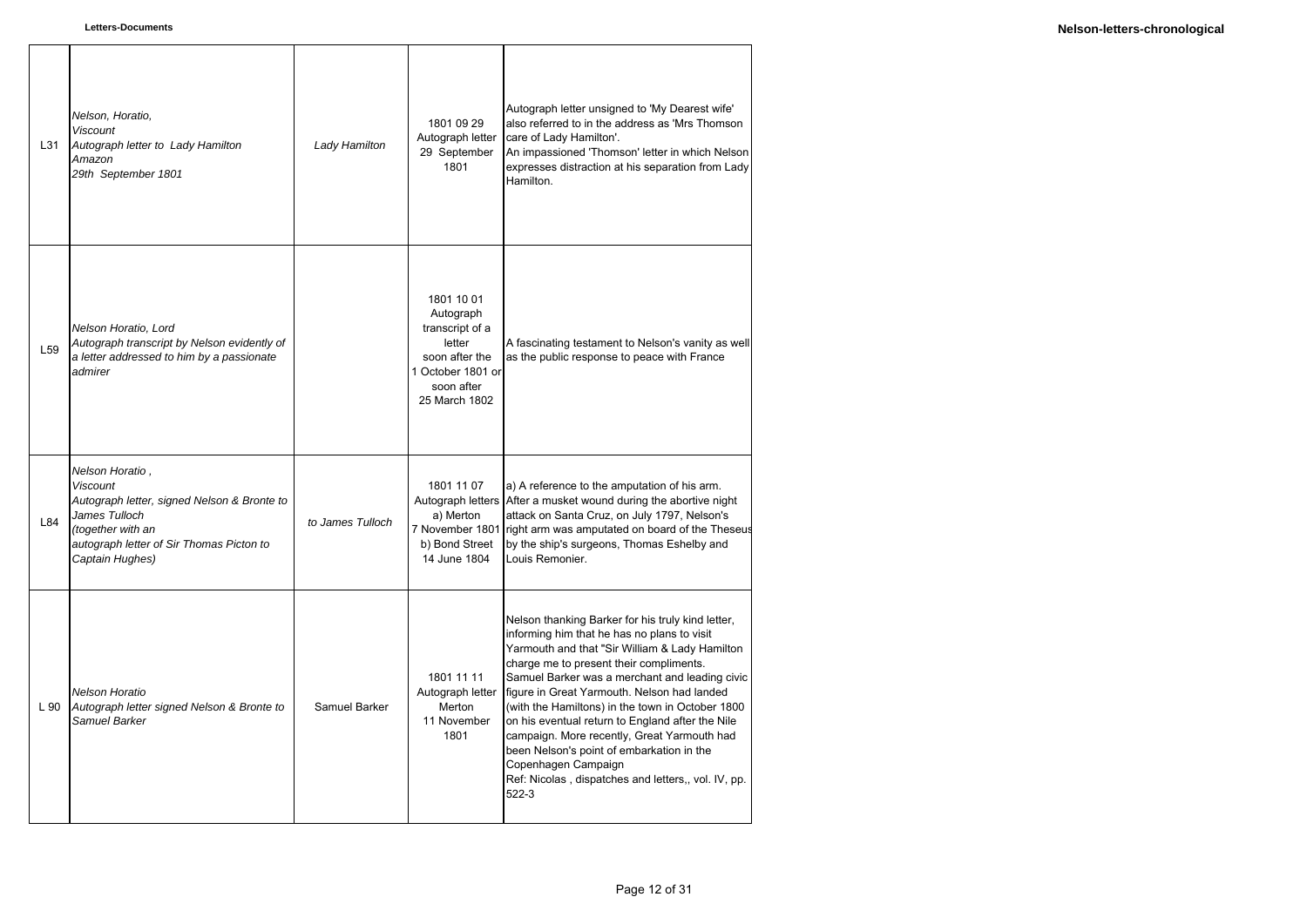| L85 | Nelson Horatio.<br><b>Viscount</b><br>Autograph letter, signed Nelson & Bronte to<br>Captain William Bedford                                                                            | Captain<br><b>William Bedford</b> | 1802 01 01<br>Autograph letter<br>Merton<br>1 January 1802  | A cordial and welcoming invitation to visit Nelson<br>and the Hamiltons at Merton Place.<br>Captain Bedford commanded the Leyden in the<br>Channel fleet in 1801 and he took part in the<br>unsuccessful action at Boulogne.                                                                                                                                                                                                                                                                                                                                                                                                         |
|-----|-----------------------------------------------------------------------------------------------------------------------------------------------------------------------------------------|-----------------------------------|-------------------------------------------------------------|--------------------------------------------------------------------------------------------------------------------------------------------------------------------------------------------------------------------------------------------------------------------------------------------------------------------------------------------------------------------------------------------------------------------------------------------------------------------------------------------------------------------------------------------------------------------------------------------------------------------------------------|
| L91 | Nelson Horatio<br><b>Viscount</b><br>Autograph letter, signed Nelson & Bronte to<br><b>Robert Brent</b>                                                                                 | Robert Brent                      | 1802 01 21<br>Autograph letter<br>Merton<br>21 January 1802 | Nelson promises his help: prompted by a letter<br>from Brent and the return undelivered of one of<br>his own letters, Nelson promises on his next visit<br>to London 'to see not only Nepean but either Mr.<br>Vansittard or Addington Secretaries in whose gifts<br>these things Nepean says are. Nothing shall be<br>wanting on my part".                                                                                                                                                                                                                                                                                          |
| L32 | Nelson, Horatio,<br>Viscount<br>Autograph letter to Admiral<br>Sir John Duckworth.<br>Merton.<br>13th February 1802,<br>including a three line autograph postscript<br>by Lady Hamilton | Admiral<br>Sir John Duckworth.    | 1802 02 13<br>Autograph letter                              | An indignant account of the progress of a naval<br>dispute, also involving Lord St Vincent.<br>The unidentified dispute very probably concerned<br>the issue of the distribution of prize money, with<br>which Nelson was much preoccupied at this time.<br>His court case with St. Vincent over<br>Mediterranean prize money was settled only in<br>13 February 1802 1804, and after the battle of Copenhagen he<br>energetically pursued not only the distribution of<br>prize money and medals, but also pensions for<br>other ranks. The 'cottage' was Merton Place,<br>which he bought with the Hamiltons the previous<br>vear. |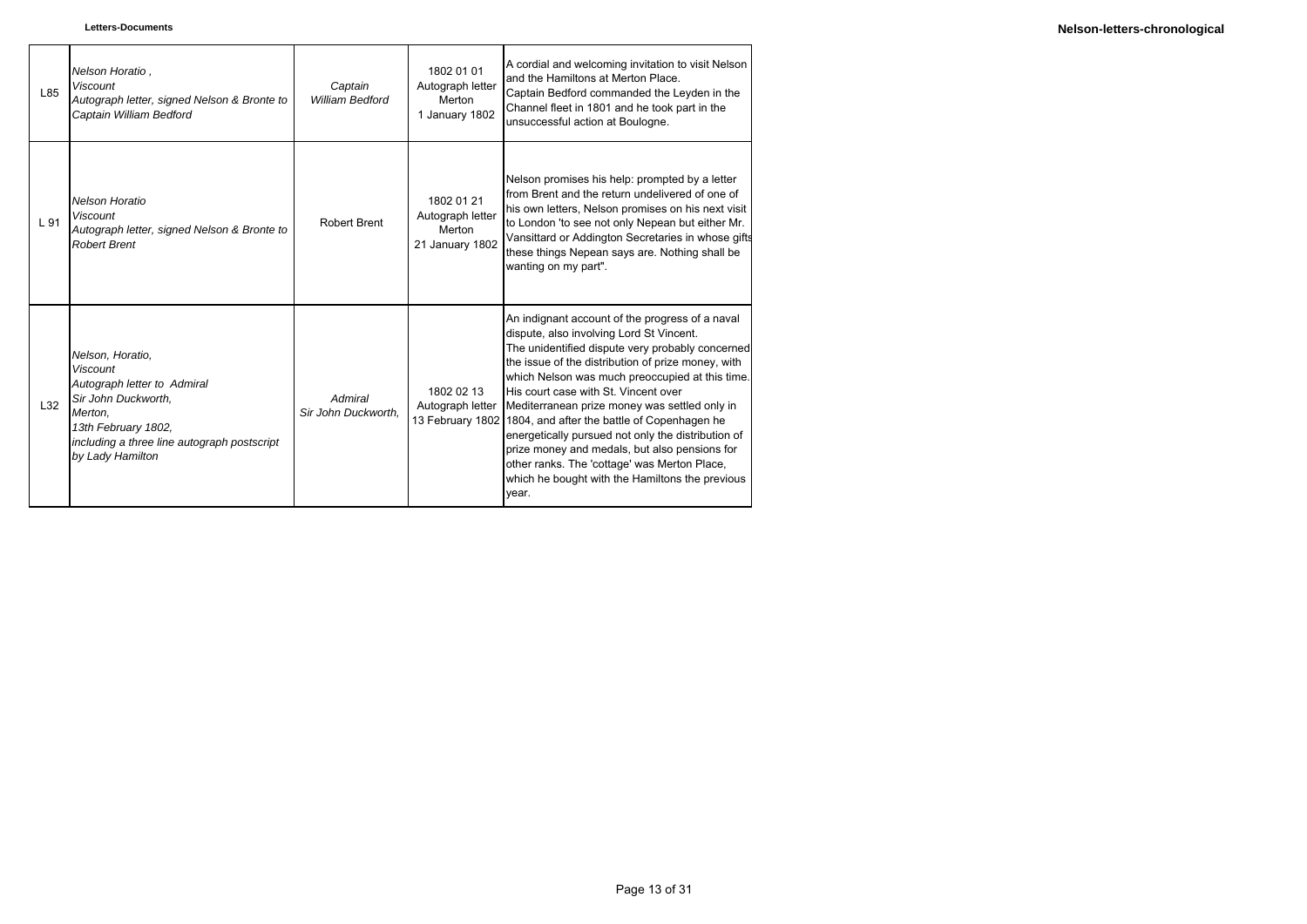| L <sub>53</sub> | Nelson Horatio,<br>Lord<br>Series of six autograph letters by Nelson to<br>George Matcham on the Death of Nelson's<br>Father Rev. Edmund Nelson, together with<br>the will of Edmund Nelson | George Matcham          | 1802 04 26<br>Autograph letters<br>Merton<br>26 April - 15 May<br>1802 | In the first letter of the 26th April Nelson replies to<br>a letter of the previous day, in which Matcham<br>had warned him of the deteriorating condition of<br>his father. In fact Edmund Nelson died on the day<br>this letter was written.<br>In the letter of the 28th April, Nelson is still<br>uncertain whether he will attend the funeral.<br>Finally Nelson pleaded ill health and did not<br>attend his father's funeral.<br>His biographers tend to be sceptical about this<br>illness, because he would have faced disapproval<br>both from his family and the local community- he<br>had abandoned his wife only months before. |
|-----------------|---------------------------------------------------------------------------------------------------------------------------------------------------------------------------------------------|-------------------------|------------------------------------------------------------------------|-----------------------------------------------------------------------------------------------------------------------------------------------------------------------------------------------------------------------------------------------------------------------------------------------------------------------------------------------------------------------------------------------------------------------------------------------------------------------------------------------------------------------------------------------------------------------------------------------------------------------------------------------|
| L16             | <b>Nelson Horatio</b><br>Autograph letter to William Churchey                                                                                                                               | <b>William Churchey</b> | 1802 10<br>Autograph letter<br>Merton<br>October 1802                  | This letter does not appear in The Letters and<br>Dispatches of Lord Nelson, edited by Nicolas,<br>and appears to be unpublished. Nelson's<br>correspondent was probably a son of Walter<br>Churchey of Brecon, the friend of John Wesley.<br>Walter Churchey the elder was a poet of some<br>ability  and when Nelson visited Brecon, he<br>sang his praises in an ode which the gallant<br>seaman suitably acknowledged in a letter of<br>thanks.                                                                                                                                                                                           |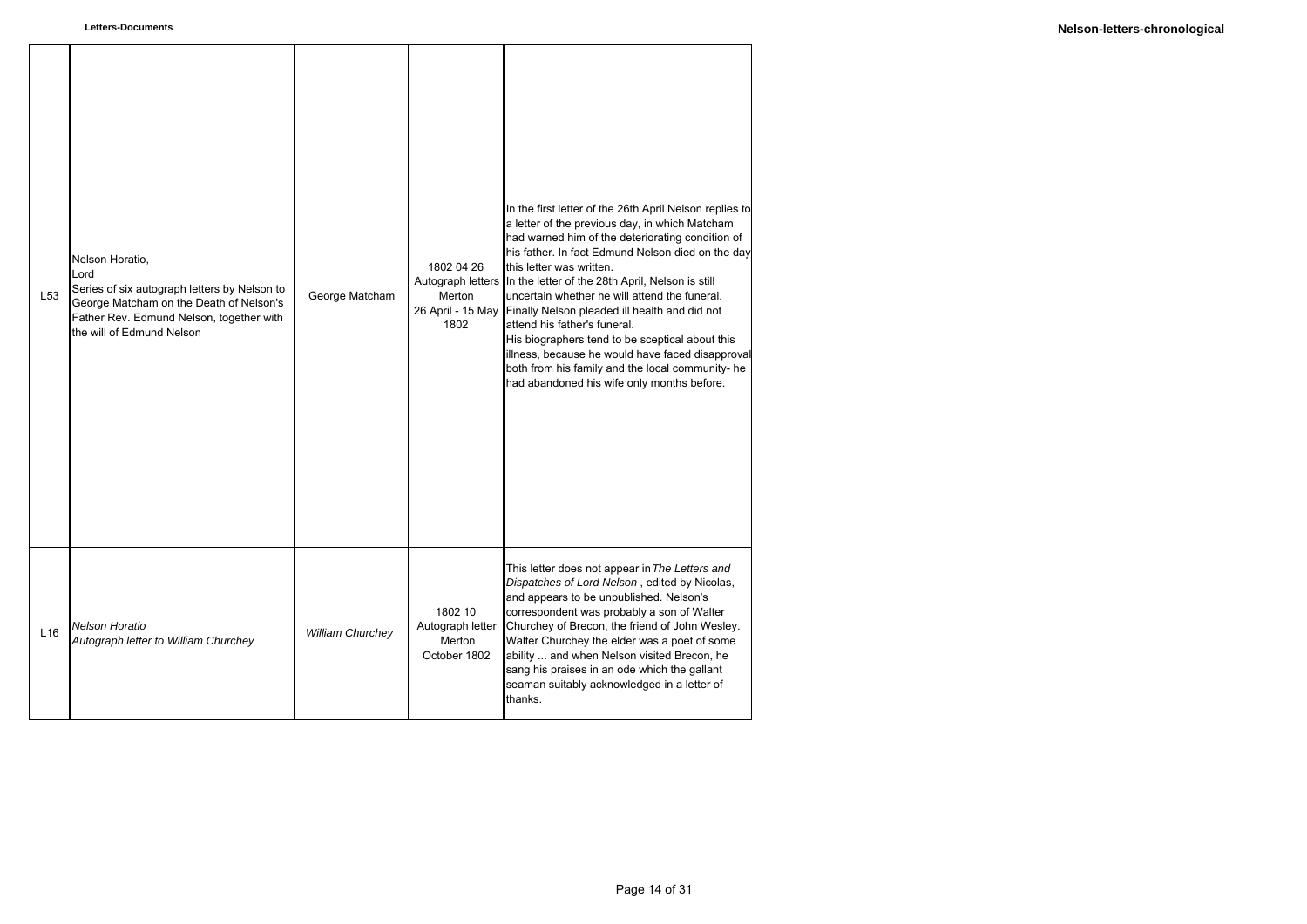| L 107 | Nelson Horatio Viscount<br>Sir William Hamilton                                                                                                             |                                           | 1802 06 21<br>Set of 16 weekly<br>accounts<br>21 June 1802 - 4<br>April 1803 (with<br>gaps) | An engaging series of domestic accounts for<br>Nelson's famous menage a trois with Sir William<br>Hamilton and Emma Hamilton in Merton-2<br>signed by Lord Nelson 2 others with financial<br>calculations in Nelson's hand all accounts signed<br>by Francis White (presumably Hamilton's<br>steward)                                                                                |
|-------|-------------------------------------------------------------------------------------------------------------------------------------------------------------|-------------------------------------------|---------------------------------------------------------------------------------------------|--------------------------------------------------------------------------------------------------------------------------------------------------------------------------------------------------------------------------------------------------------------------------------------------------------------------------------------------------------------------------------------|
| L 102 | Nelson Horatio, Lord<br>Statement of account with Lord Nelson's<br>bankers Marsh & Creed<br>September 1802 - January 1803                                   | Lord Nelson's<br>bankers<br>Marsh & Creed | September 1802<br>January 1803                                                              | including payments to his jeweller John Salter<br>and to Francis White relating to the purchase of<br>Merton Place.<br>The largest single payment (PDS 400) relates to<br>the annuity settled by Nelson on his wife Frances<br>following the irrevocable breakdown of their<br>marriage previous year.                                                                               |
| L 98  | Nelson Horatio, Lord<br>Statement of account of<br>James Cutforth on behalf of Nelson with<br>Solomon Jaba                                                  | Solomon Jaba                              | 1803 to February<br>1804                                                                    | relating to the supply of sundry goods to a total<br>of Pds 42.0.0<br>James Cutforth was the victualling agent at<br>Gibraltar                                                                                                                                                                                                                                                       |
| L68   | Nelson Horatio,<br><b>Viscount</b><br>Autograph letter, signed 'your much obliged<br>& faithful Humble servant Nelson & Bronte'<br>to Commissioner Fanshawe | Commissioner<br>Fanshawe                  | 1803 10 13<br>Autograph letter<br>Victory off Toulon<br>13 October 1803                     | A warm assurance that he will take an early<br>opportunity to promote Fanshawe's son.<br>Patronage was an essential part of the Royal<br>Navy tradition and Nelson was 'more likely to give<br>a plum' to one of his proteges. He received a vast<br>number of letters from friends or colleagues<br>requesting him to look after the interest of their<br>own friends and relatives |
| L86   | Nelson Horatio,<br><b>Viscount</b><br>Autograph address leaf, signed 'Nelson &<br>Bronte' to Jonathan Airey                                                 | Jonathan Airey                            | 1803 05 10<br>Autograph<br>address leaf<br>London<br>10 May 1803                            | The endorsement records that the leaf was given<br>to the writer by Mr. Airey. No letter to the latter is<br>recorded by Nicolas in the Despatches and<br>Letters.                                                                                                                                                                                                                   |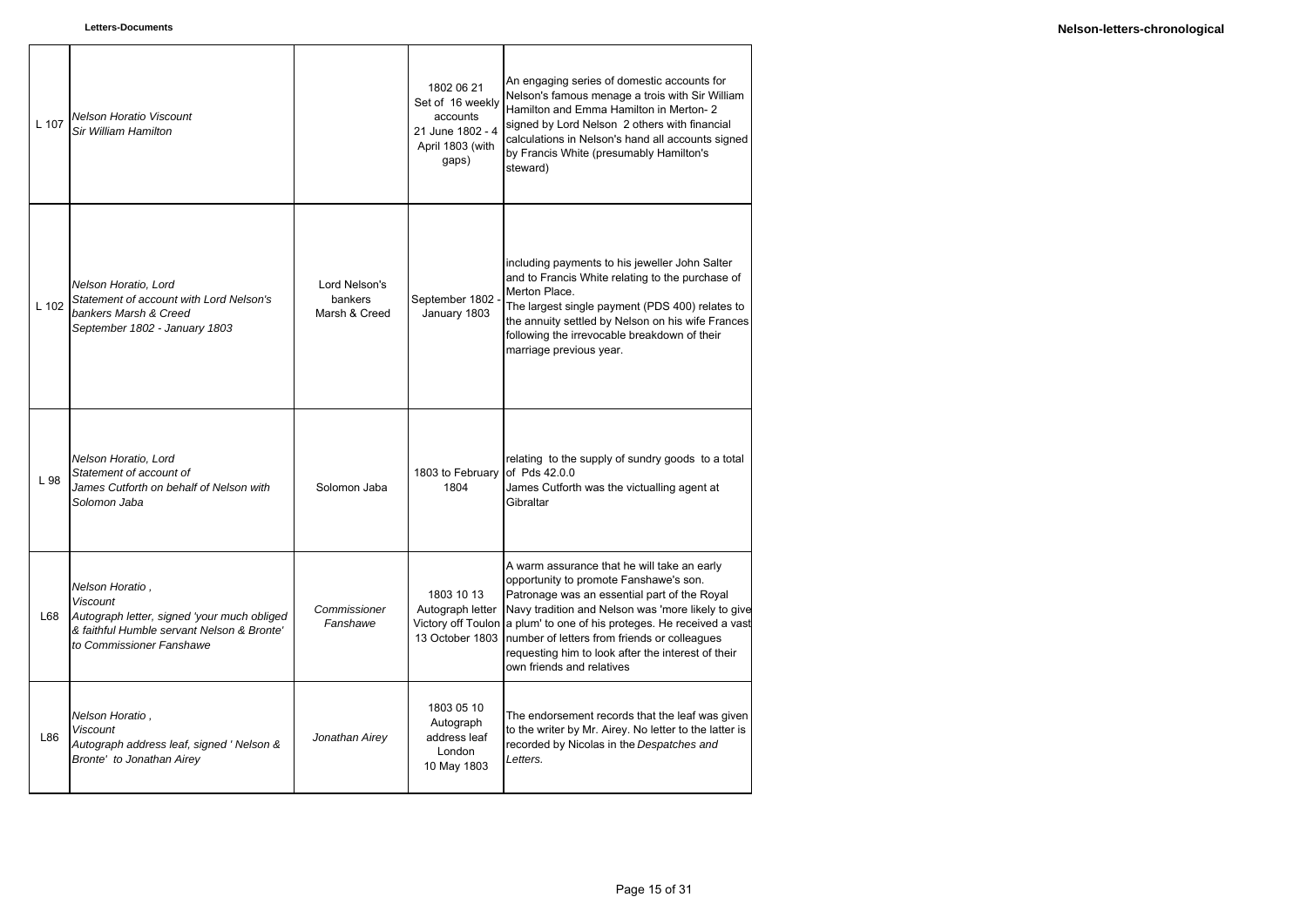| L33   | Nelson, Horatio,<br><b>Viscount</b><br>Autograph letter to<br><b>Sir William Scott</b><br>5th May 1803             | Sir William Scott     | 1803 05 O5<br>Autograph letter<br>5 May 1803            | Writing on the eve of the outbreak of war with<br>France, Nelson refers to the 'Prize Bill'. Nelson's<br>concerns about the distribution of prize money<br>were exacerbated by insupportable delay in<br>distributing it after the Battle of Copenhagen, two<br>vears before.<br>The letter is on mourning paper for Sir William<br>Hamilton, who had died in Lady Hamilton's arms,<br>and with Nelson holding his hand, on 6 April. Sir<br>William Scott (later Baron Stowell) was judge of<br>the High Court of the Admiralty from 1798 - 1828 |
|-------|--------------------------------------------------------------------------------------------------------------------|-----------------------|---------------------------------------------------------|--------------------------------------------------------------------------------------------------------------------------------------------------------------------------------------------------------------------------------------------------------------------------------------------------------------------------------------------------------------------------------------------------------------------------------------------------------------------------------------------------------------------------------------------------|
| L 92  | Nelson, Horatio<br>Viscount<br>Autograph letter signed Nelson & Bronte<br>to William Parker                        | <b>William Parker</b> | Autograph letter<br>Victory off Toulon<br>1 August 1803 | Watching for the French Fleet: an order listing<br>signals which will be made to particular ships to<br>look out, when the Commander in Chief may<br>expect the Enemy to pass that way.                                                                                                                                                                                                                                                                                                                                                          |
| L46   | Nelson Horatio<br>"directed to repair on Board His Majesty's<br>Ship Victory"<br>Document signed "Nelson & Bronte" |                       | <b>Document</b><br>Victory off Toulor<br>10 August 1803 | Document signed "Nelson & Bronte"<br>countersigned by his official secretary John Scott,<br>appointing Edward Williams to serve as<br>Lieutenant on the Victory.                                                                                                                                                                                                                                                                                                                                                                                 |
| L 100 | Nelson Horatio, Lord to his brother in law<br>George Matham                                                        | George Matham         | copy of autograph<br>letter<br>23 September<br>1803     | copy of autograph letter<br>relating to ongoing legal matters following the<br>purchase of Merton Place                                                                                                                                                                                                                                                                                                                                                                                                                                          |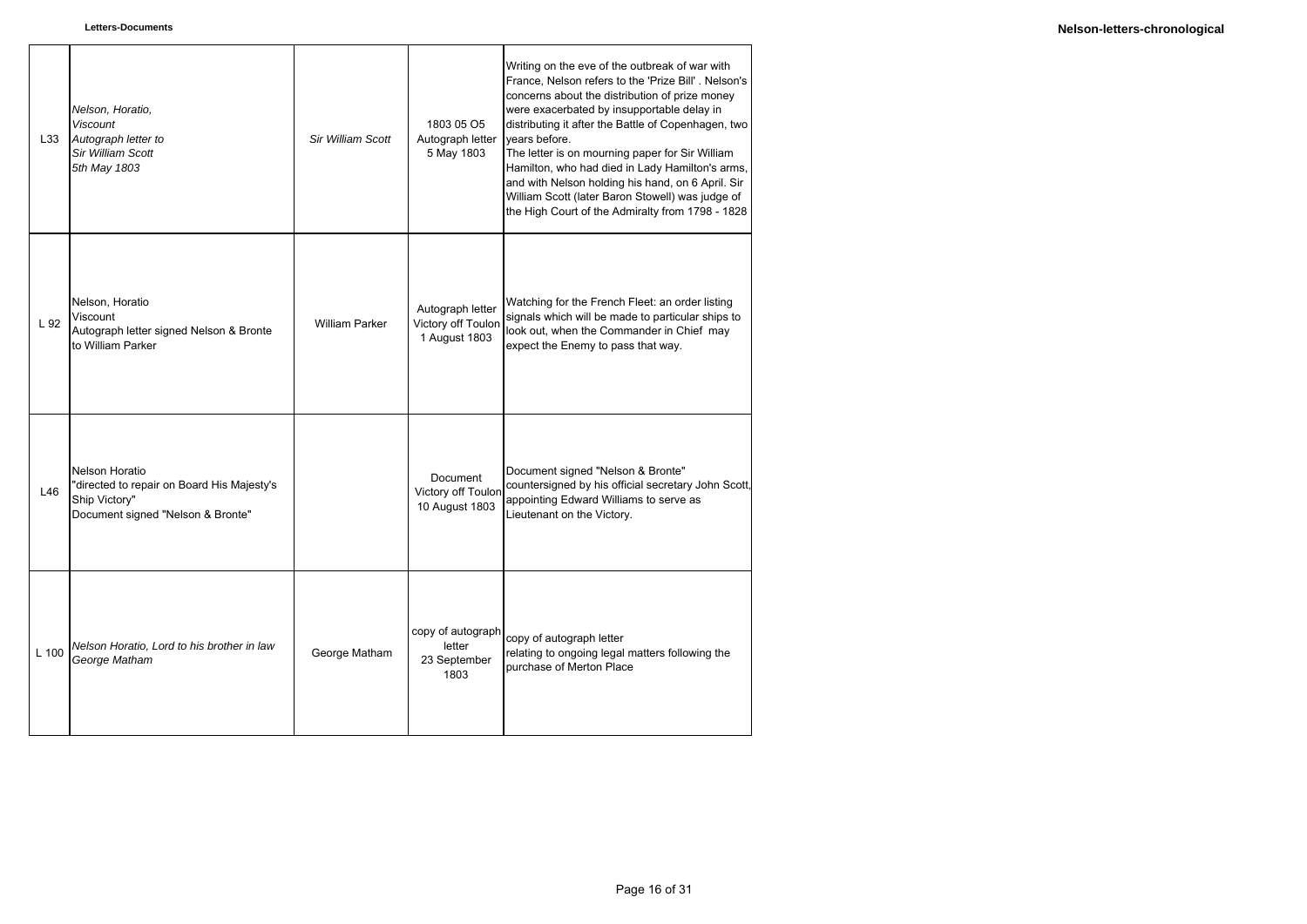| $L$ 106         | Nelson Bronte Horatio Viscount<br>to Sir Richard Bickerton                                            | Sir Richard Bickerton | Autograph letter<br>Victory<br>17 December<br>1803         | Memoranda for Bickerton to carry into execution<br>at Malta, chiefly concerning ship movements and<br>the storage of supplies                                                                                                                                                                                                      |
|-----------------|-------------------------------------------------------------------------------------------------------|-----------------------|------------------------------------------------------------|------------------------------------------------------------------------------------------------------------------------------------------------------------------------------------------------------------------------------------------------------------------------------------------------------------------------------------|
| L               | Captain T.M. Hardy                                                                                    |                       | Certificate<br>1803                                        | A 'certificate of hurt' for a sailor from H.M.S.<br>Amphion signed by the officers including Captain<br>Hardy and dated for 1803.<br>With such a certificate of proof, it was possible for<br>injured sailors to claim a small pension from a<br>special benefit fund                                                              |
| L <sub>50</sub> | Nelson Horatio,<br>Lord<br>autograph letter signed Nelson & Bronte to<br>his sister Catherine Matcham | Catherine Matcham     | 1804 01 01<br>Autograph letter<br>Merton<br>1 January 1804 | This note to Catherine, at a time when she was<br>heavily pregnant, was written towards the end of<br>Nelson's brief residence in London. The<br>promised visit to see the new baby of his sister is<br>unlikely to have taken place as Nelson was<br>appointed Vice-Admiral of the Blue and set out for<br>Plymouth on 13 January |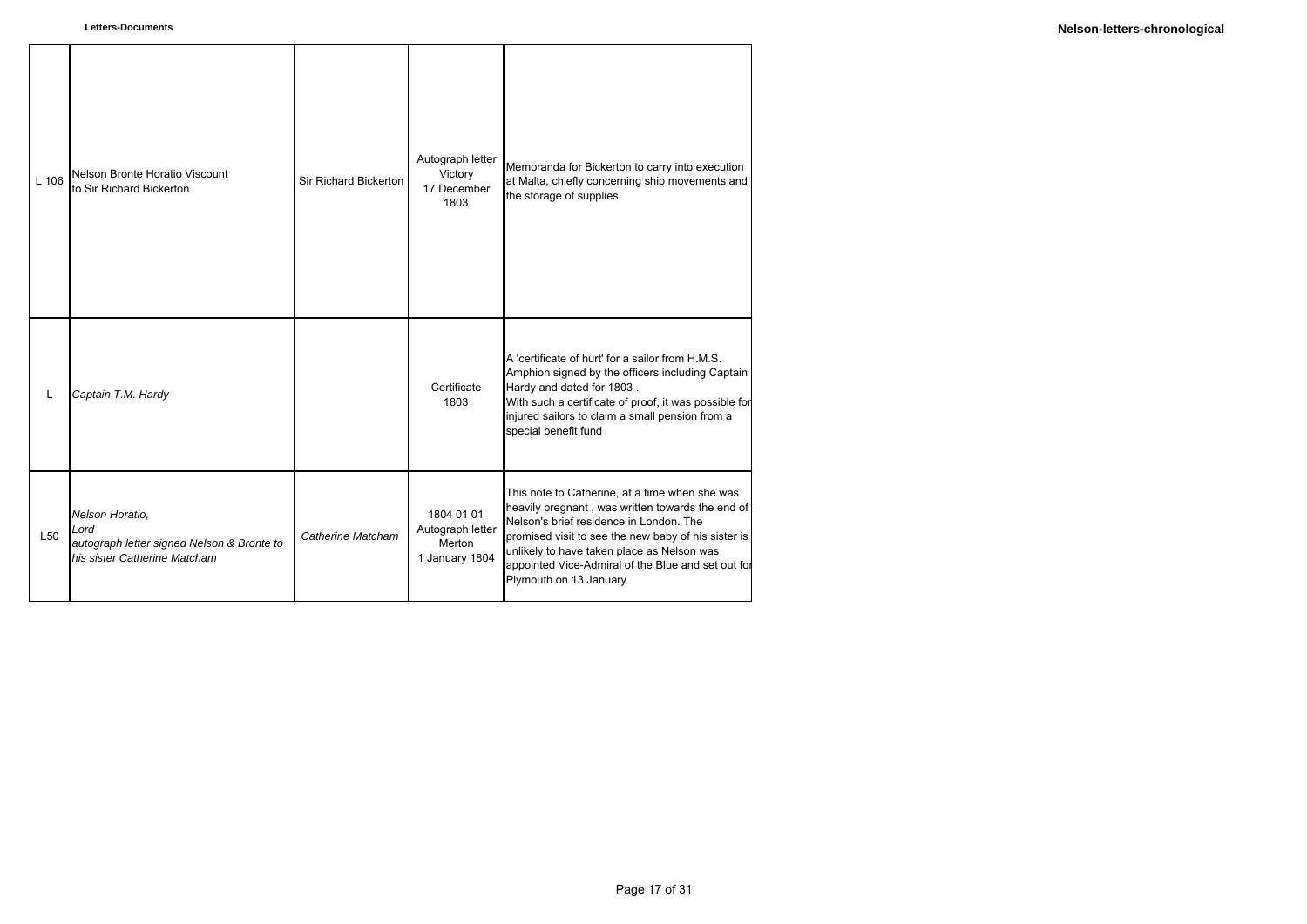| L34  | Nelson, Horatio,<br><b>Viscount</b><br>Autograph letter to Lady Hamilton<br>Victory<br>20th January 1804   | Lady Hamilton                                                         | 1804 01 20<br>Autograph letter<br>20 January 1804 | Nelson sends a gift for Horatia.<br>Nelson had successfully lobbied Elliot to<br>persuade the King of Naples to ask for his return,<br>but was unhappy with the terms offered. In the<br>course of the previous year, writing often of<br>Horatia, he appeared close to requesting to leave<br>the Fleet, and at the time of the present letter,<br>Emma was about to give birth to their second<br>child who did not survive. He had written some<br>months before to Horatia to put on record that he<br>was her father, although in his will she was<br>described as his adopted daughter and Lady<br>Hamilton appointed her guardian. In<br>correspondence she was often referred to as his<br>god child, preserving the fiction that she had<br>been entrusted to his care in 1801 (some months<br>before her actual birth). |
|------|------------------------------------------------------------------------------------------------------------|-----------------------------------------------------------------------|---------------------------------------------------|-----------------------------------------------------------------------------------------------------------------------------------------------------------------------------------------------------------------------------------------------------------------------------------------------------------------------------------------------------------------------------------------------------------------------------------------------------------------------------------------------------------------------------------------------------------------------------------------------------------------------------------------------------------------------------------------------------------------------------------------------------------------------------------------------------------------------------------|
| L 99 | Nelson Horatio, Lord and Scott John                                                                        | Orders issued by Lord<br>Nelson to<br>Lewis Shepherd<br>7th June 1804 | Order issued by<br>Lord Nelson<br>7th June 1804   | Orders to Lewis Shepherd (Commander of HMS<br>Thisbe) directing him to a rendezvous with Rear<br>Admiral Richard Bickerton (2nd in Command<br>under Nelson in the Mediterranean).<br>John Scott was Nelson's private secretary and<br>amanuensis in Victory.                                                                                                                                                                                                                                                                                                                                                                                                                                                                                                                                                                      |
| L69  | Nelson Horatio,<br><b>Viscount</b><br>Autograph letter, signed Nelson & Bronte to<br>Mr. Sergeant Shepherd | Mr. Sergeant<br>Shepherd                                              | 1804 02 14<br>Autograph letter<br>Victory         | A warm expression of gratitude and relief at the<br>successful conclusion of Nelson's lawsuit against<br>Earl St Vincent over prize money.<br>The court case with Earl St Vincent was over<br>Nelson's entitlement to approximately 13,000<br>pounds of prize money for the seizure of enemy<br>ships in the Mediterranean. The handling of the<br>14 February 1804 case was left to his lawyers and he remained on<br>friendly terms with St. Vincent throughout it. Sir<br>Samuel Shepherd, barrister, was appointed<br>King's Sergeant in 1796 and in 1812 Solicitor<br>General. He gave advice to Nelson over his suit.                                                                                                                                                                                                       |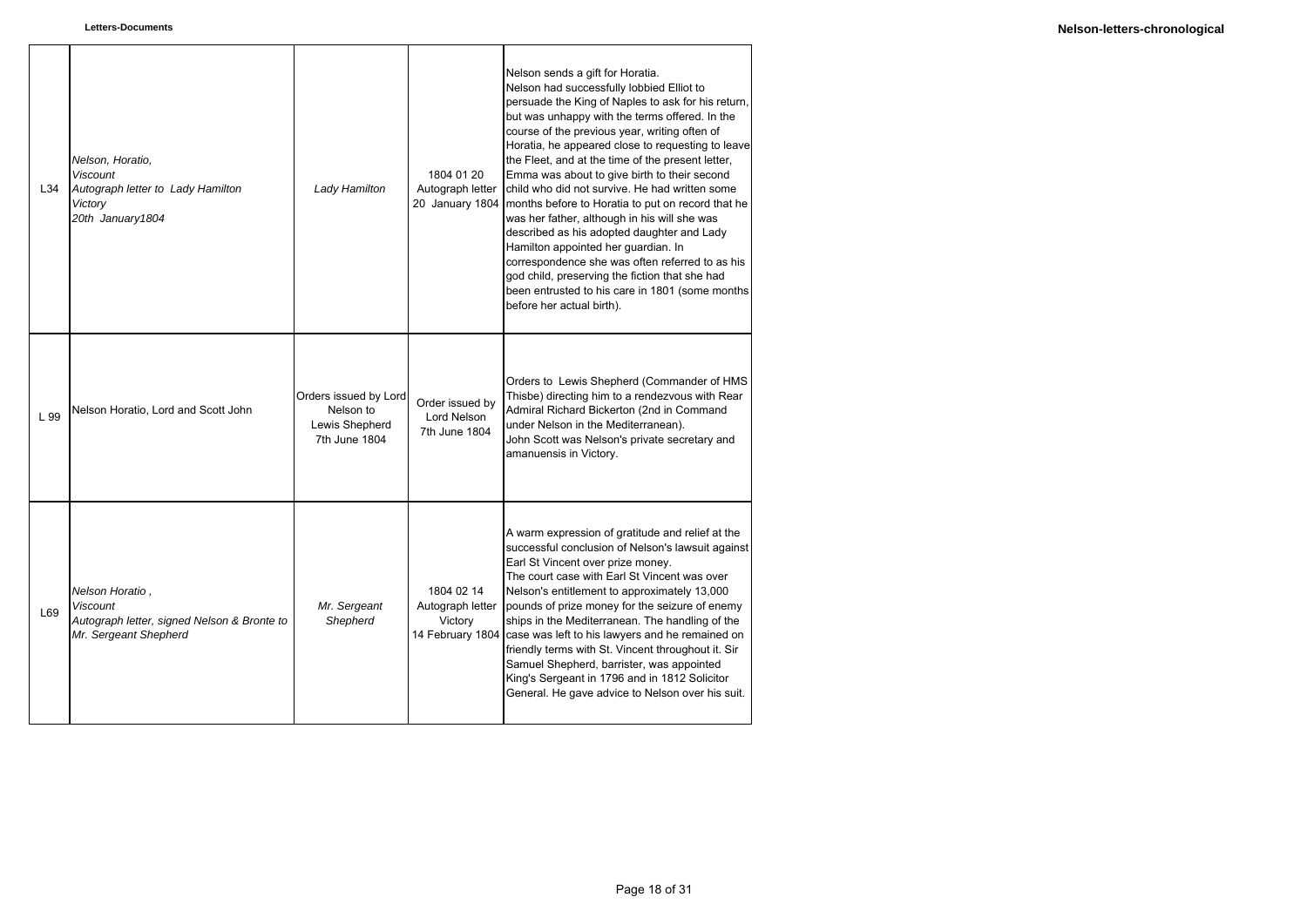| L35  | Nelson, Horatio,<br><b>Viscount</b><br>Autograph letter to Lady Hamilton<br>Cape St. Sebastian<br>nd. March 1804 | Lady Hamilton                                        | 1804 03<br>Autograph letter<br>nd. March 1804              | Nelson learns of the birth of his second child by<br>Lady Hamilton. The child was to be called after its<br>mother but on 2 April Nelson received the news<br>that 'dear little Emma' had not survived.<br>Throughout the preceding months his letters to<br>Lady Hamilton betray his intense anxiety about<br>her and Horatia who was ill, referring often to his<br>own feverish symptoms. The present letter also<br>replies to comments in hers of 15 and 28<br>January, apparently remarking on his reported<br>acquaintance with a lady in Gibraltar, whom he<br>cannot identify, but concluding with fervent<br>declarations of his confidence in their mutual<br>love, and assurances of fidelity. |
|------|------------------------------------------------------------------------------------------------------------------|------------------------------------------------------|------------------------------------------------------------|------------------------------------------------------------------------------------------------------------------------------------------------------------------------------------------------------------------------------------------------------------------------------------------------------------------------------------------------------------------------------------------------------------------------------------------------------------------------------------------------------------------------------------------------------------------------------------------------------------------------------------------------------------------------------------------------------------|
| L89  | Nelson Horatio,<br><b>Viscount</b><br>Autograph letter, signed Nelson & Bronte to<br>H.S. Blankley               | H.S. Blankley                                        | 1804 08 04<br>Autograph letter<br>Victory<br>4 August 1804 | The reference to Mr. and Mrs. Matcham suggests<br>that Blankley was an acquaintance of theirs                                                                                                                                                                                                                                                                                                                                                                                                                                                                                                                                                                                                              |
| L 93 | Nelson Horatio<br>Lord<br>Autograph letter signed Nelson & Bronte<br>to Sir Peter Parker                         | Sir Peter Parker                                     | Autograph letter<br>Victory<br>4 August 1804               | An affectionate letter to his early patron consoling<br>him on the death of his son, Christopher Palmer<br>and praising his grandson Peter Palmer.<br>Sir Peter Parker, Admiral of the Fleet, had been<br>among the first to recognise the outstanding<br>qualities of Nelson. As Commander in Chief at<br>Jamaica, Parker had been responsible for<br>Nelson's rapid promotion in the late 1770's, a<br>crucial favour that earned Nelson's lifelong<br>aratitude                                                                                                                                                                                                                                         |
| L 96 | Nelson Horatio, Lord<br>Statement of account with<br><b>William Jones</b>                                        | Statement of account<br>with<br><b>William Jones</b> | August 1804-<br>February 1805                              | detailing the purchase of a large quantity of<br>kitchen and cookware to a total of Pds 54.16.6<br>provides fascinating details on domestic life at<br>Merton place                                                                                                                                                                                                                                                                                                                                                                                                                                                                                                                                        |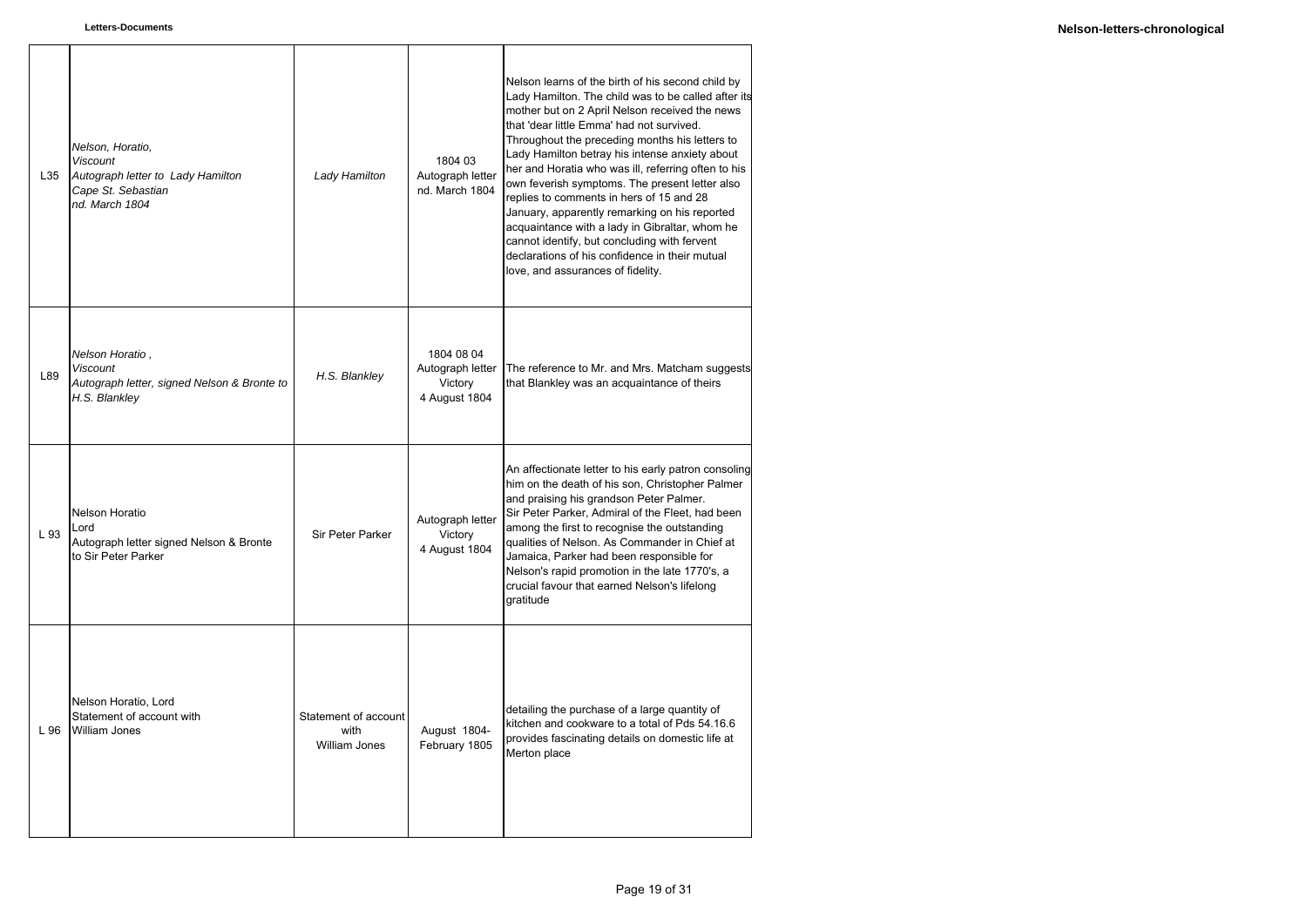| L 108 | Nelson<br>to Major General William Anne Villetes<br>Commander in Chief in the Mediterranean              | Major General William<br><b>Anne Villetes</b><br>Commander in Chief<br>in the Mediterranean | 1804 08 04<br>Autograph letter<br>Victory<br>4 August 1804        | He refers to deserts and to Captain Morati who<br>has been allowed by the Sardinian government to<br>recruit for the Corsican Corps at Madalena in<br>direct breach of all neutrality                                               |
|-------|----------------------------------------------------------------------------------------------------------|---------------------------------------------------------------------------------------------|-------------------------------------------------------------------|-------------------------------------------------------------------------------------------------------------------------------------------------------------------------------------------------------------------------------------|
| L. 97 | Nelson Horatio, Lord<br>Statement of account with<br>William Edward Gaynor                               | Statement of account<br>with<br><b>William Edward</b><br>Gaynor                             | 5 September 1804<br>Victory at sea                                | detailing the supply of sundry goods to a total of<br>662.13.0 dollars, (Pds 132.3.6Pds 54.16.6)<br>sheds valuable light on Nelson's life at sea.<br>Eduard Gaynor was a Quaker wine merchant<br>from Bristol resident in Barcelona |
|       | <b>Nelson Horatio</b><br>L 120 Autograph letter signed Nelson & Bronte                                   | Sir Richard Bickerton                                                                       | 6 Sept. 1804<br>Victory off Toulon                                | Sir Richard Bickerton, 2nd bart<br>Nelson had been blockading Toulon since July<br>1803                                                                                                                                             |
| L55   | Nelson Horatio,<br>Lord<br>Autograph letter, signed Nelson Bronte, to<br>Captain John Gore on the Medusa | Captain John Gore                                                                           | 1804 10 13<br>Autograph letter<br>HMS. Victory<br>13 October 1804 | Written during Nelson's blockade of Toulon,<br>raising objections to Admiral Cornwallis' orders<br>and their threat to peace with Spain.                                                                                            |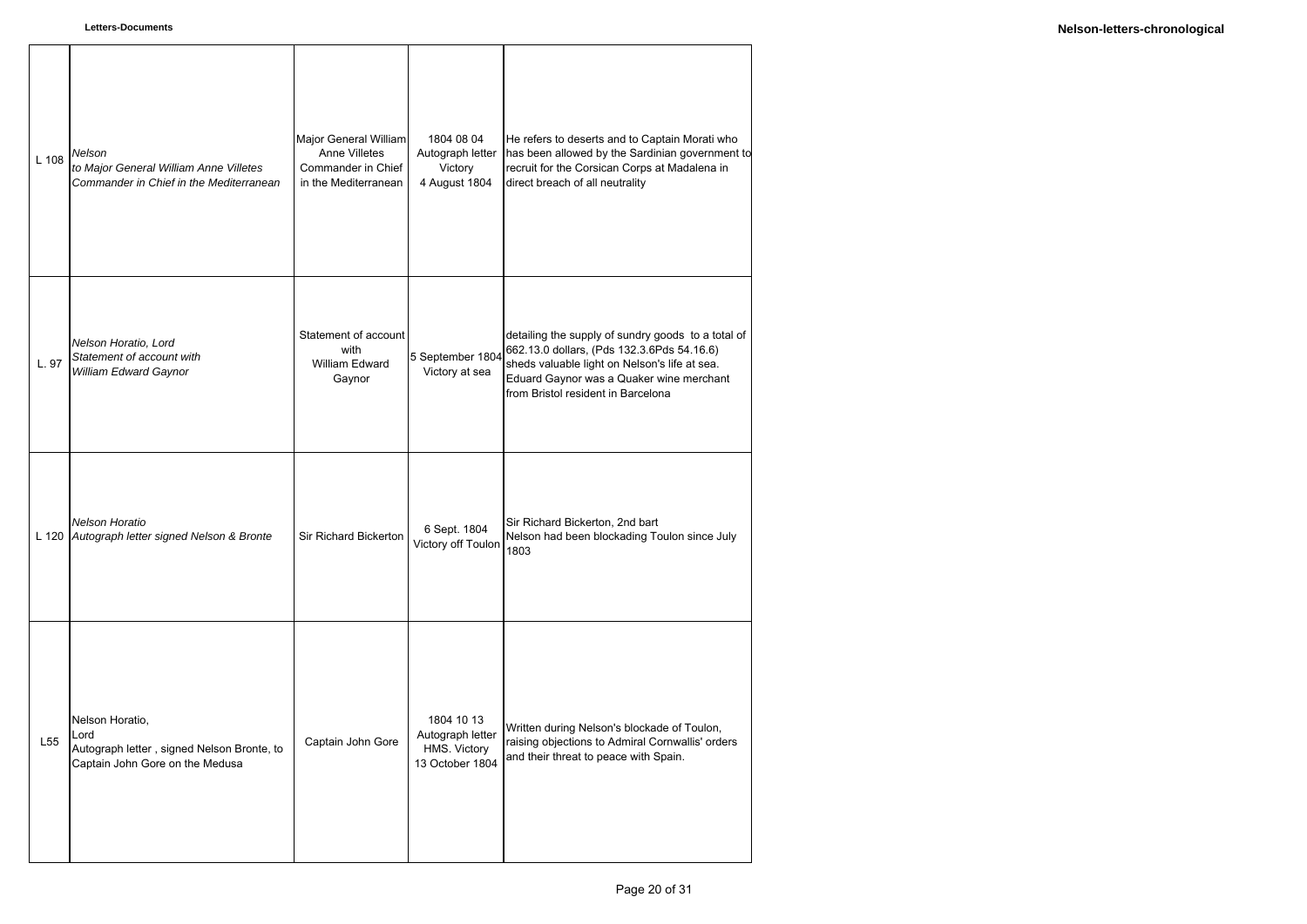|     | <b>Nelson Horatio</b><br>L 117 Autograph letter signed Nelson & Bronte                                               | <b>Lady Dalling</b> | Victory                                                               | Nelson offers his assistance to the widow of the<br>man who, in 1780 while Governor of Jamaica.<br>3 November 1804 had sent Nelson with a force of 400 soldiers to<br>capture Fort San Juan at the entrance to<br>Nicaragua, with the aim of establishing a series of<br>forts across the isthmus of Central America.                                                                                                                                                                         |
|-----|----------------------------------------------------------------------------------------------------------------------|---------------------|-----------------------------------------------------------------------|-----------------------------------------------------------------------------------------------------------------------------------------------------------------------------------------------------------------------------------------------------------------------------------------------------------------------------------------------------------------------------------------------------------------------------------------------------------------------------------------------|
| L60 | Nelson Horatio, Lord<br>Autograph letter, signed Nelson & Bronte, to<br>Captain Durban<br>(Headed most confidential) | Captain Durban      | 1804 11 07<br>Autograph letter<br>Victory                             | Attempting to discover whether they are to have<br>peace or war with Spain.<br>On the morning of 15 November the Ambuscade<br>brought Nelson a letter from Hookham Frere,<br>minister to Madrid. Accordingly Nelson wrote to<br>the respective captains and commanders of His<br>7 November 1804 Majesty's ships on the Mediterranean station<br>stating: You are hereby required and directed on<br>falling in with any Spanish Ship or Vessel of<br>War                                     |
| L54 | Nelson Horatio,<br>Lord<br>Autograph Letter, signed Nelson Bronte, to<br>Emma Hamilton on war with Spain             | Emma Hamilton       | 1804 11 15<br>Autograph letter<br>HMS. Victory<br>15 November<br>1804 | Nelson had by this time been blockading Toulon<br>for nearly 16 months and had successfully<br>prevented the French Fleet from taking to sea for<br>all that time. Although Nelson was certainly right<br>to surmise that relationships with Spain had<br>deteriorated sharply, Spain did not in fact declare<br>war on Britain until 12 December.                                                                                                                                            |
| L36 | Nelson, Horatio,<br><b>Viscount</b><br>Autograph letter to Lady Hamilton<br>Victory<br>2nd October 1804              | Lady Hamilton       | 1804 10 02<br>Autograph letter<br>2 October 1804                      | Nelson justifies himself for allowing his proxy vote<br>in the House of Lords to be used by Lord Moira.<br>Nelson had offered his services to Addington<br>early 1803, and had written to him asking for an<br>allowance of Pds 500 a year for Emma, and an<br>appropriate pension for himself. In May 1804 he<br>was succeeded as Prime Minister by Pitt, without<br>having fulfilled Nelson's requests. Emma appears<br>to have been alarmed that Nelson might have<br>alienated Addington. |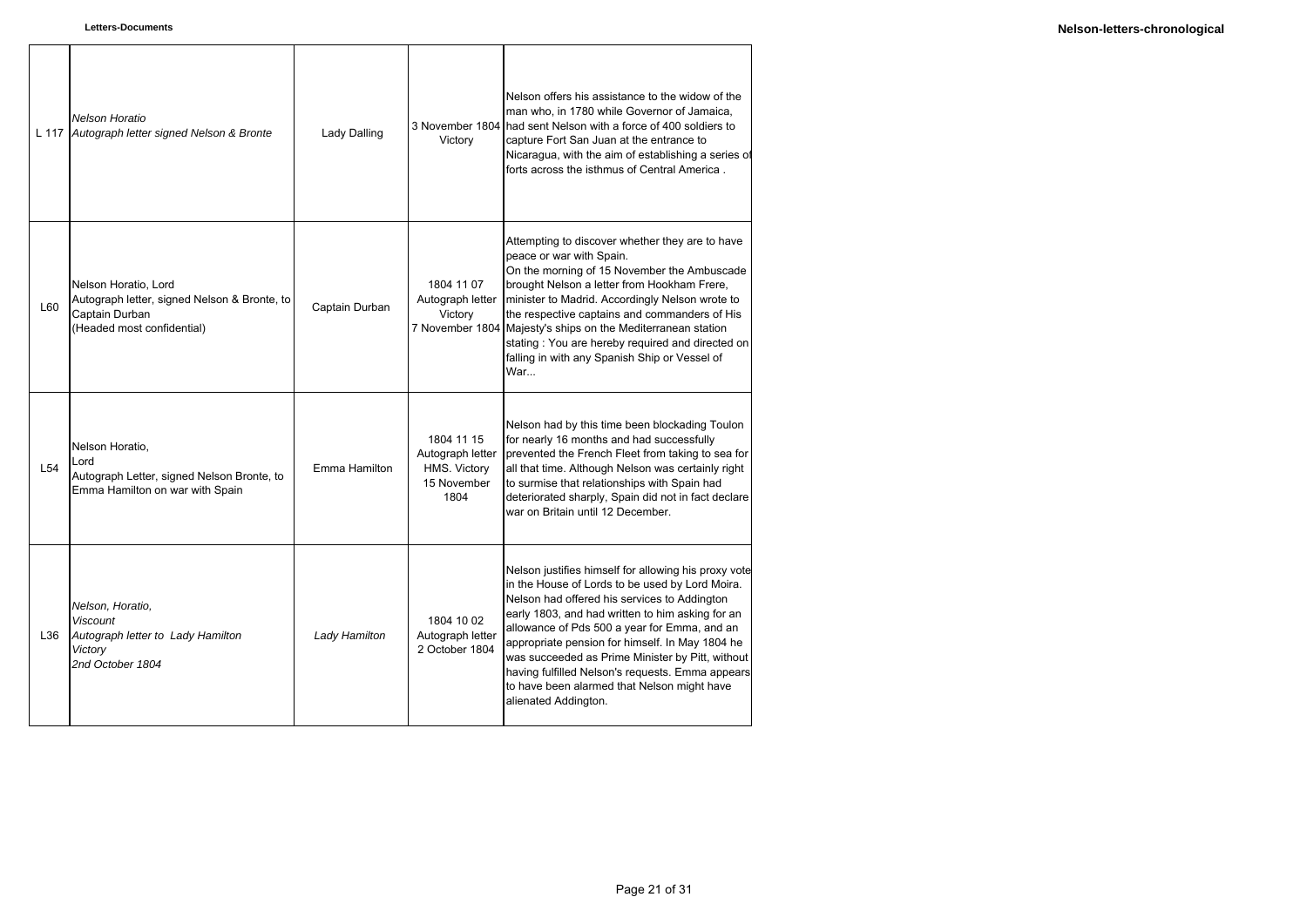ा

| L47 | Nelson Horatio<br>"we shall not be long before the fleet is at<br>anchor"<br>Autograph letter signed "Nelson & Bronte" to<br>Dr Felix | Dr Felix                               | 1804 10 10<br>Victory off Toulon<br>10 October 1804 | Autograph letter to Dr Felix acknowledging receipt<br>Autograph Letter of his application on behalf of his son.<br>In early October 1805, Dr. Matthias Felix was<br>serving as Surgeon on the Royal Sovereign                                                                                                                                                                                                                                                                                                                                                                                                                                                                                                                                           |
|-----|---------------------------------------------------------------------------------------------------------------------------------------|----------------------------------------|-----------------------------------------------------|---------------------------------------------------------------------------------------------------------------------------------------------------------------------------------------------------------------------------------------------------------------------------------------------------------------------------------------------------------------------------------------------------------------------------------------------------------------------------------------------------------------------------------------------------------------------------------------------------------------------------------------------------------------------------------------------------------------------------------------------------------|
| L37 | Nelson, Horatio,<br><b>Viscount</b><br>Autograph letter to Admiral [Sir Richard<br>Rodney] Bligh,<br>Victory<br>12th October 1804     | Admiral [Sir Richard<br>Rodney] Bligh, | 1804 10 12<br>Autograph letter<br>12 October 1804   | Advice about Bligh's son chances of promotion.<br>Nelson also thanks Bligh for newspapers and<br>pamphlets, and recommends that he should ask<br>Lord Melville (about his son). George Miller Bligh<br>was a lieutenant on the Victory, and was gravely<br>wounded at Trafalgar.                                                                                                                                                                                                                                                                                                                                                                                                                                                                        |
| L48 | Nelson Horatio<br>"Hostilities have commenced between Great<br>Britain and the Court of Spain"<br>Document signed "Nelson & Bronte"   |                                        | Document<br>Victory<br>15 November<br>1804          | Document signed "Nelson & Bronte",<br>countersigned by his official secretary John Scott,<br>being a certified copy of his memorandum to the<br>captains and commanders in his Mediterranean<br>command on the declaration of war against<br>Spain.<br>Spain did not in fact declare war on Great Britain<br>until 14 December following a British attack on a<br>Spanish frigate. The present false alarm was<br>occasioned by mistaken reports.                                                                                                                                                                                                                                                                                                       |
| L70 | <b>Horatio Viscount Nelson</b><br>Autograph letter, signed Nelson & Bronte to<br><b>Sir Richard Bickerton</b>                         | <b>Sir Richard Bickerton</b>           | 1804 12 03<br>Autograph letter                      | Nelson shows pique. Fearing that Ordre intended<br>to reap the rewards, particularly his own control of<br>the Mediterranean.<br>The snippet of Napoleon's hair is a small part of a<br>lock of hair requested from the Emperor by 'Miss<br>Elisabeth Balcombe of The Briars' at St Helena.<br>Napoleon spent the first 2 months of his exile on<br>Victory off Toulon St Helena at a pavilion in the garden of 'The<br>3 December 1804 Briars'. It belonged to Mr. William Balcombe, an<br>East India merchant. Napoleon appeared to enjoy<br>the company of the Balcombe children,<br>particularly 'Betsy' a lively and precocious girl of<br>fourteen. Betsy recalled Napoleon ordering his<br>valet to cut off the lock of hair for her in a memoir |

٦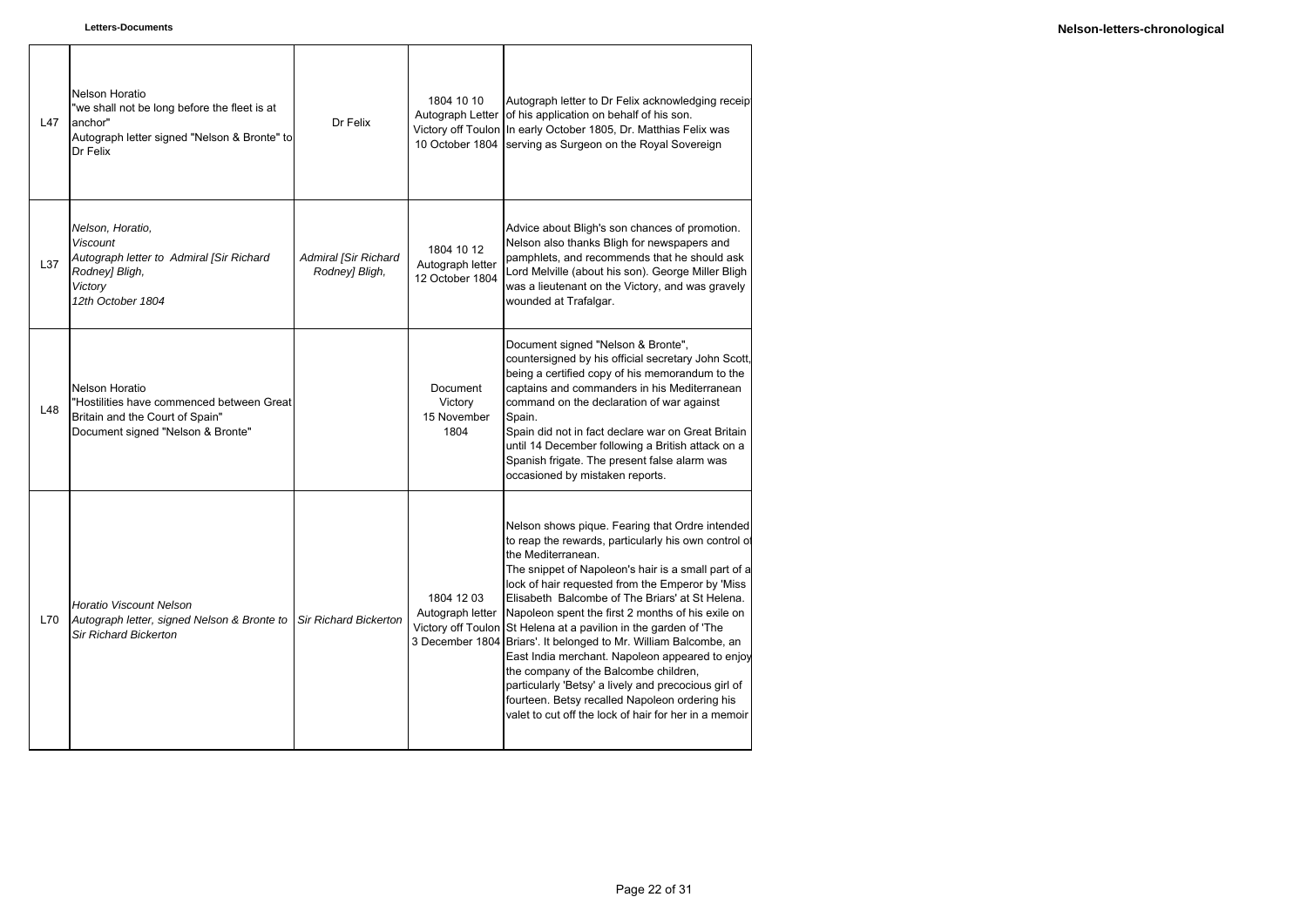| L49 | Nelson Horatio<br>autograph letter signed Nelson Bronte                                             |                          | 1804 12 09<br>Autograph letter<br>Victory<br>9 Dec. 1804                         |                                                                                                                                                                                                                                                                                                                                                                                                                                                                                                                            |
|-----|-----------------------------------------------------------------------------------------------------|--------------------------|----------------------------------------------------------------------------------|----------------------------------------------------------------------------------------------------------------------------------------------------------------------------------------------------------------------------------------------------------------------------------------------------------------------------------------------------------------------------------------------------------------------------------------------------------------------------------------------------------------------------|
| L71 | Nelson Horatio,<br><b>Viscount</b><br>Autograph letter, signed Nelson & Bronte to<br>Sir John Ordre | Sir John Ordre           | 1804 12 15<br>Autograph letter<br>Victory<br>15 Dec. 1804                        | The stilted politeness of the letter conceals a<br>major row, for Nelson was furious that Ordre<br>should be posted outside Cadiz 'To reap all my<br>harvest' as he put it to Alexander Ball                                                                                                                                                                                                                                                                                                                               |
| L72 | Nelson Horatio,<br>Viscount<br>Autograph letter, signed Nelson & Bronte to<br>Captain Richard Keats | Captain Richard<br>Keats | 1804 12 27<br>Autograph letter<br>Victory off<br>Sardinia<br>27 December<br>1804 | At the beginning of December 1804 on learning<br>of the arrival of Sir John Ordre off Cadiz Nelson<br>anticipated that he might shortly be recalled,<br>writing to Keats that he might soon be 'your<br>troublesome guest', Nelson. The letter permitting<br>him to return home arrived on 25 December.<br>Nelson declined to do this until another officer<br>replaced Campbell who had been invalided<br>home.<br>Captain Keats was a protege of the Duke of<br>Clarence and one of Nelson's closest naval<br>colleagues |
| L73 | Nelson Horatio,<br><b>Viscount</b><br>Autograph letter, signed Nelson & Bronte to<br>Sir John Ordre | Sir John Ordre           | 1805 04 01<br>Autograph letter<br>Victory<br>1 April 1805                        | Bickering with a rival Admiral.<br>The Admiralty's decision to place Admiral Sir<br>John Ordre with a squadron to blockade Cadiz,<br>caused an unholy row, with Nelson unreasonably<br>assuming that this was a deliberate move to<br>deprive him of the rich prize money to be gained<br>from the Spanish trans-Atlantic trade.                                                                                                                                                                                           |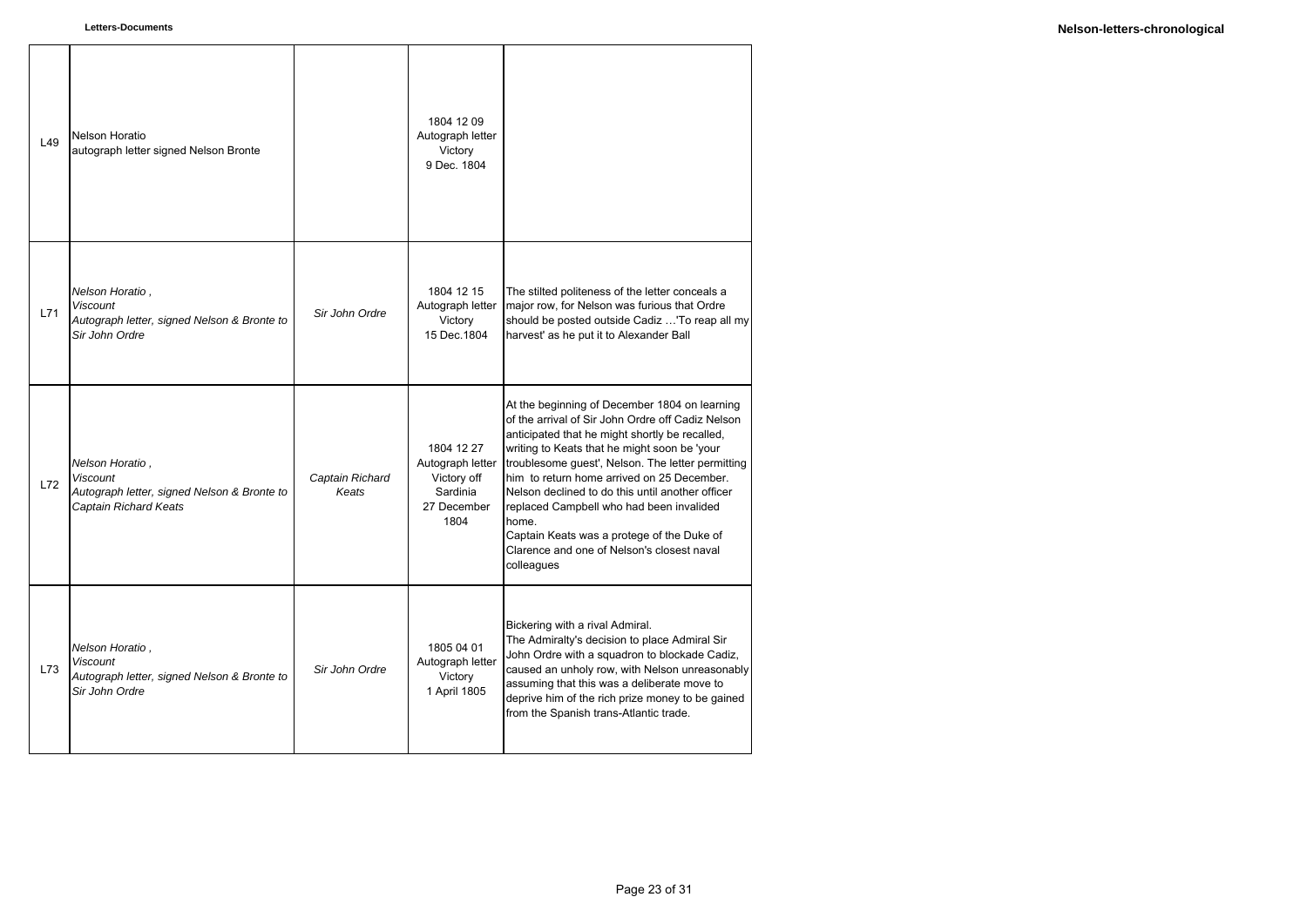| L38   | Nelson, Horatio,<br><b>Viscount</b><br>Autograph letter to Lady Hamilton<br>Victory<br>18th May 1805                           | Lady Hamilton                                                                          | 1805 05 18<br>Autograph letter<br>18 May 1805                    | An important letter, enclosing another about<br>arrangements for his daughter Horatia in the<br>event of his death.<br>Both letters were written in the early days of his<br>dash to the West Indies in pursuit of the French<br>fleet which had escaped from Toulon                                                                                                                                                                                                                                                                                                                                                                           |
|-------|--------------------------------------------------------------------------------------------------------------------------------|----------------------------------------------------------------------------------------|------------------------------------------------------------------|------------------------------------------------------------------------------------------------------------------------------------------------------------------------------------------------------------------------------------------------------------------------------------------------------------------------------------------------------------------------------------------------------------------------------------------------------------------------------------------------------------------------------------------------------------------------------------------------------------------------------------------------|
| L 116 | <b>Nelson Horatio</b><br>Autograph letter signed Nelson & Bronte                                                               | Rear Admiral Sir<br>Alexander Cochrane<br>commander in chief at<br>the Leeward Islands | 29 May 1805<br>Victory                                           | The pursuit of Villeneuve to the Caribbean in the<br>months before Trafalgar. Nelson had left the<br>Portuguese coast on 11 May in pursuit of the<br>French Fleet, which reached Martinique 3 days<br>later.                                                                                                                                                                                                                                                                                                                                                                                                                                   |
| L74   | Nelson Horatio,<br><b>Viscount</b><br>Autograph letter, signed Nelson & Bronte to<br><b>Rear Admiral Sir Richard Bickerton</b> | <b>Sir Richard Bickerton</b>                                                           | 1805 06 17<br>Autograph letter<br>Victory at Sea<br>17 June 1805 | Orders to watch for the French fleet as Nelson<br>returns from his pursuit of the enemy to the West<br>Indies and back.<br>Sir Richard Bickerton was Commander-in-Chief<br>of the Mediterranean fleet in 1802-03 and on the<br>renewal of the war with France became Nelson's<br>second in command, serving under him until the<br>summer of 1805 when he returned to the<br>Admiralty in London before Trafalgar                                                                                                                                                                                                                              |
| L39   | Nelson, Horatio,<br><b>Viscount</b><br>Autograph letter to Lady Hamilton<br>Victory off Ceuta<br>24-25 July 1805               | Lady Hamilton                                                                          | 1805 07 24<br>Autograph letter<br>24-25 July 1805                | Written in exasperation after the fruitless pursuit<br>of the French Fleet to the West Indies.<br>Nelson anchored at Gibraltar on 19th July, on his<br>return from the West Indies where a letter from<br>Brereton, on St. Lucia, had given incorrect<br>information (or French disinformation) about the<br>whereabouts of the enemy fleet, sending him on a<br>futile expedition further to the South. His anger<br>against Bereton was a recurrent theme in<br>subsequent letters. He had by now been at sea<br>for two years and finally reached Lady Hamilton<br>at Merton on 20 August, leaving her for the last<br>time on 15 September |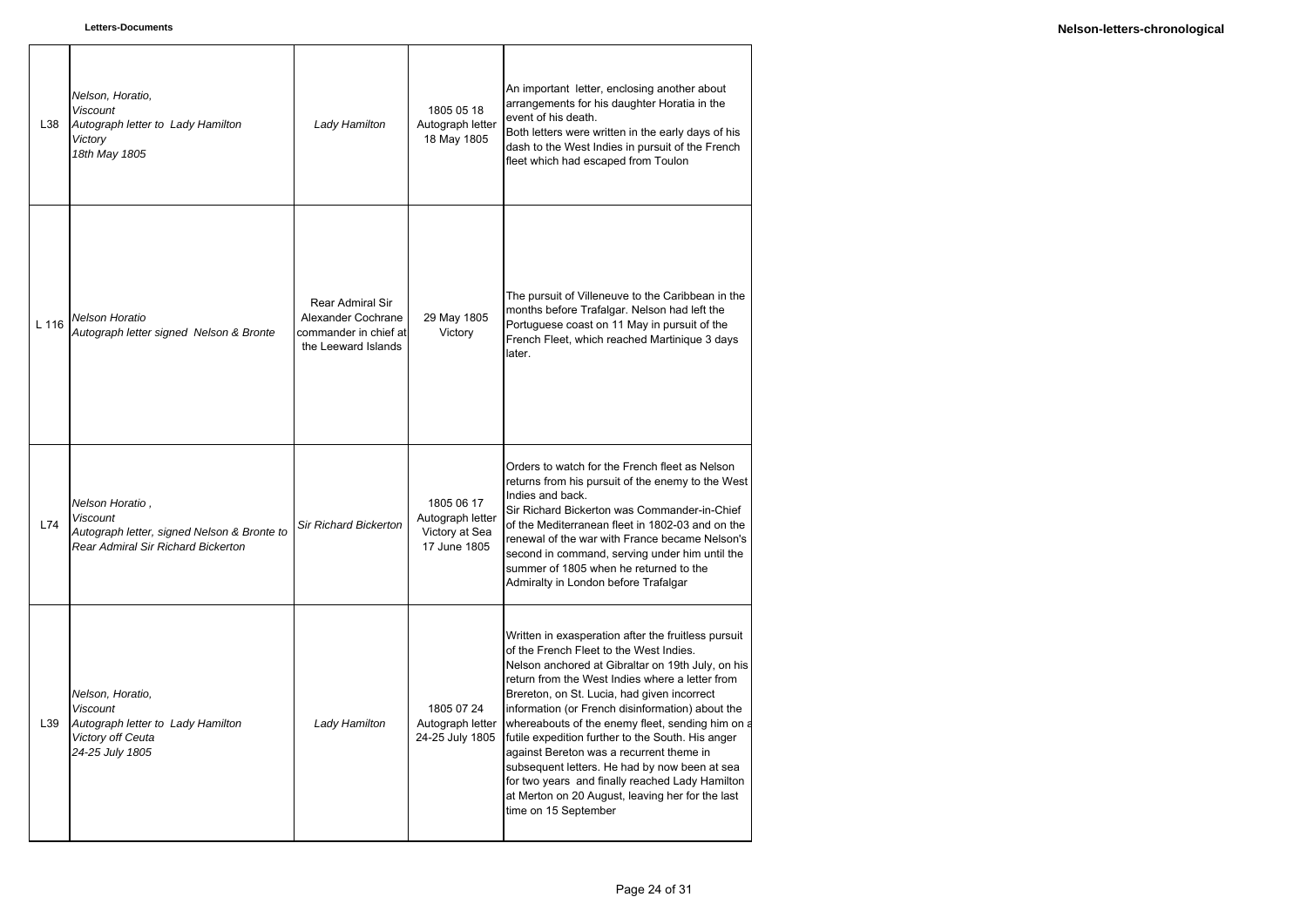| L43 | Nelson Horatio,<br>Lord<br>Part of an autograph memorandum,<br>unsigned, but naming himself in the text                                                                                              | William Marsden,<br>Secretary of the<br>Admiralty | Autograph<br>memorandum<br>Victory<br><b>Tetuan Bay</b><br>23 July 1805 | Written 3 months before Trafalgar, as Nelson<br>prepared to quit the Mediterranean command and<br>return home for the last time, after having chased<br>Villeneuve's fleet to the West Indies and back.<br>The original memorandum is headed "Force<br>Necessary for the different stations in the<br>Mediterranean" and was sent to William Marsden.<br>Secretary of the Admiralty.                                 |
|-----|------------------------------------------------------------------------------------------------------------------------------------------------------------------------------------------------------|---------------------------------------------------|-------------------------------------------------------------------------|----------------------------------------------------------------------------------------------------------------------------------------------------------------------------------------------------------------------------------------------------------------------------------------------------------------------------------------------------------------------------------------------------------------------|
| L75 | Nelson Horatio,<br><b>Viscount</b><br>Autograph letter, signed 'ever my dearest<br>Emma most affectionately your Nelson &<br>Bronte' to Lady Hamilton                                                | Lady Hamilton                                     | 1805 09 24<br>Autograph letter<br>Victory off Lisbon<br>24 Sept. 1805   | One of Nelson's latest letters to Lady Hamilton. A<br>touching reminder of his enjoyment of domestic<br>and family life on his last visit to Merton.<br>Letters by Horatia's governess recording her<br>progress were forwarded to Nelson as he sailed<br>on the Victory but were almost certainly among<br>those which he did not live to receive. His last<br>letter to Lady Hamilton was dated 19 October<br>1805 |
| L40 | Nelson, Horatio,<br><b>Viscount</b><br>Autograph letter to<br>Sir Thomas Livingstone<br>Victory off Cadiz<br>14th October 1805<br>with an autograph postscript signed<br>countersigned by John Scott | Sir Thomas<br>Livingstone                         | 1805 10 14<br>Autograph letter<br>14 October 1805                       | <b>IMPORTANT AND URGENT ORDERS ONE</b><br>WEEK BEFORE THE BATTLE OF TRAFALGAR<br>John Scott, Nelson's naval secretary, was killed at<br>his side on the deck of the Victory at Trafalgar,<br>shortly before Nelson himself was fatally<br>wounded                                                                                                                                                                    |
| L61 | Nelson Horatio,<br>Lord<br>Autograph letter, signed twice Nelson &<br>Bronte, to Rear Admiral Sir James<br>Saumarez                                                                                  | <b>Rear Admiral Sir</b><br>James Saumarez         | 1805 10 18<br>Autograph letter<br>Victory off Cadiz<br>18 October 1805  | Relating his naval designs three days before<br>Trafalgar. (I hope we shall see Buonaparte<br>humbled)<br>Letters by Nelson dated only few days before<br>Trafalgar are VERY RARE (No letter dated after<br>17 October 1805 has been sold at auction in the<br>last 30 years)                                                                                                                                        |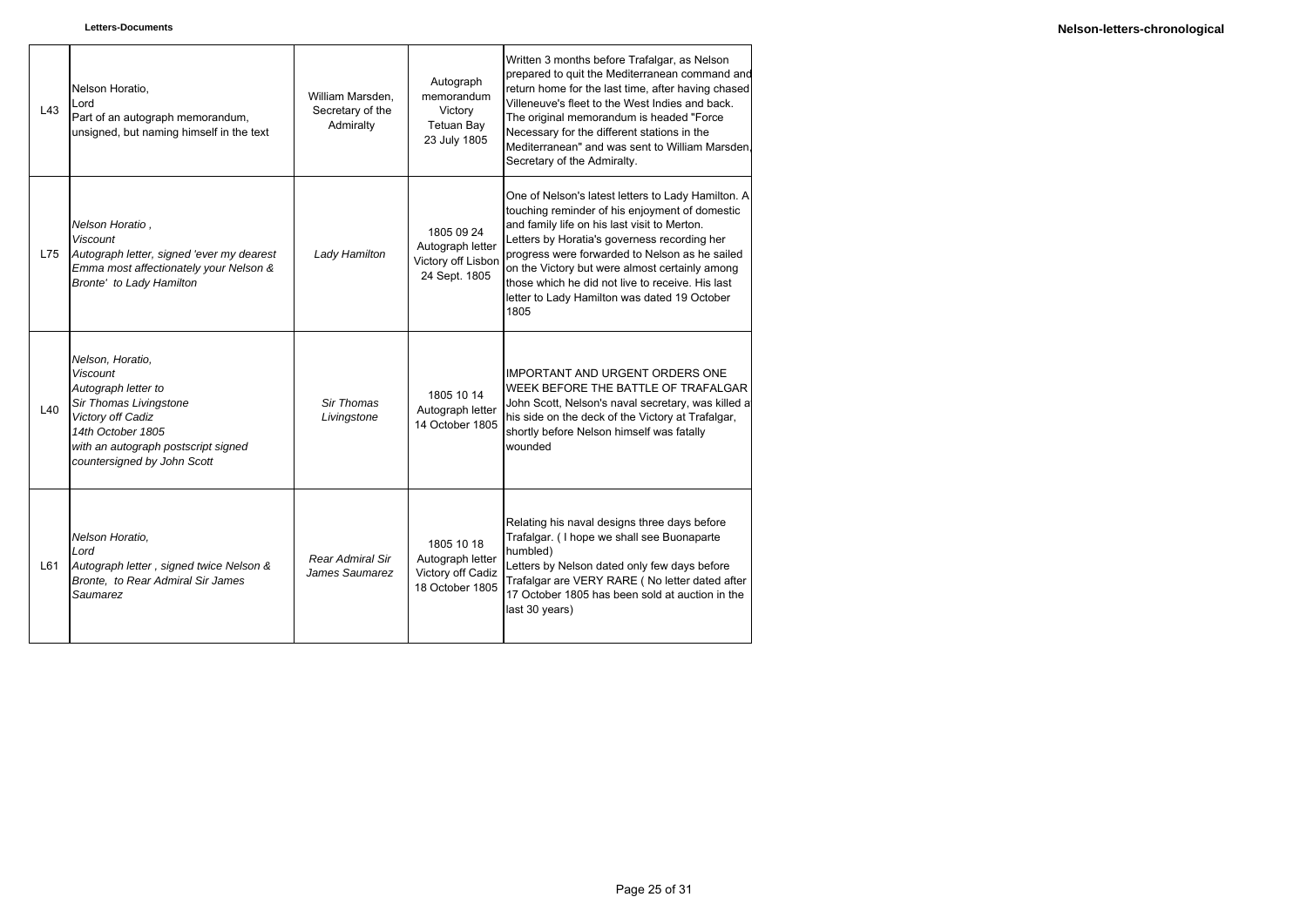| L <sub>1</sub> | Wells John<br>A letter written after the Battle of Trafalgar<br>abroad H.M.S. Britannia, October 30th,<br>1805                                                       | to his parents                          | Autograph letter<br>H.M.S. Britannia<br>30 October 1805 | The manuscript written by John Wells of<br>Britannia, the letter now detached in four<br>sections, from H.M. Ship Britannia off Cadiz,<br>October 30th 1805 and addressed to his Parents.<br>The author describes the immediate run up to<br><b>Battle</b><br>we had the satisfaction of seeing our enemy<br>about 8 or 10 miles to leeward of us Lord Nelson<br>immediately made the signal to close the Enemy<br>and prepare for Battle<br>Britannia was certainly a very fortunate ship<br>during the whole time as we had not above 10<br>killed and 41 wounded although we were the 4th<br>ship in Action and the last out of it  and at one<br>time had 5 ships blazing upon us but we soon<br>tied them out.<br>H.M.S. Britannia (1762-1826) served as flagship<br>to Rear Admiral Lord Northesk, Third-in-<br>Command at Trafalgar and is thought to be the<br>oldest ship engaged in the battle on either side;<br>Lt Wells was born in Hull in 1784 and entered<br>service in 1803. He served in Britannia at the<br>blockade of Brest, 1804 - 05 and served as<br>signal-Midshipman at Trafalgar. He resigned the<br>service in 1816 and died in 1841 aged 56. |
|----------------|----------------------------------------------------------------------------------------------------------------------------------------------------------------------|-----------------------------------------|---------------------------------------------------------|---------------------------------------------------------------------------------------------------------------------------------------------------------------------------------------------------------------------------------------------------------------------------------------------------------------------------------------------------------------------------------------------------------------------------------------------------------------------------------------------------------------------------------------------------------------------------------------------------------------------------------------------------------------------------------------------------------------------------------------------------------------------------------------------------------------------------------------------------------------------------------------------------------------------------------------------------------------------------------------------------------------------------------------------------------------------------------------------------------------------------------------------------------------------------|
| L76            | Cuthbert, 1st Baron Collingwood<br>Document, signed, 'General order' after the<br>battle of Trafalgar, the copy addressed to<br>Captain James Morris of the Colossus | Captain James Morris<br>of the Colossus | Autograph<br>document<br>Euryalus<br>22 October 1805    | General order of thanks to the British Fleet after<br>Trafalgar, paying tribute to their 'valour and skill'.<br>Collingwood's message of thanks to the fleet is<br>remarkable for the way in which the extraordinary<br>victory over the French fleet is subordinated to<br>the 'ever to be lamented death' of Nelson.<br>Captain Morris in the brand new 76-gun<br>Colossus was sixth in line in Collingwood's<br>division; entering the enemy line Colossus<br>engaged simultaneously three 74- gun ships                                                                                                                                                                                                                                                                                                                                                                                                                                                                                                                                                                                                                                                               |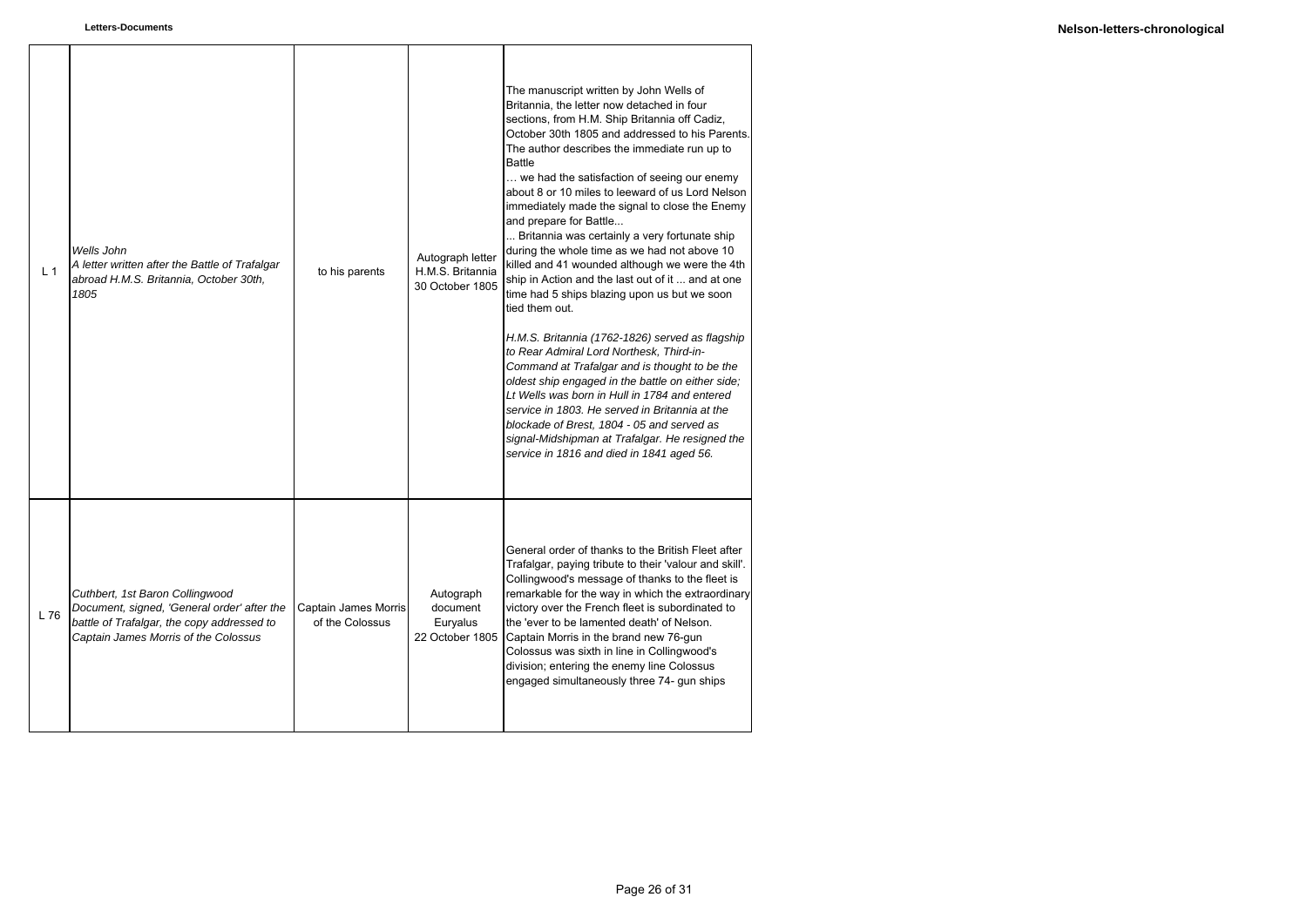| L <sub>4</sub> | Beatty W.<br>A Collection of Souvenir Correspondence<br>Relating to Lord Nelson Sent by Dr William<br>Beatty to Dr. James Fellowes<br>(4 items)                                         | Dr. James Fellowes | Autograph Letters<br>1803 - 1826  | Dr. (later Sir) James Fellowes was in the<br>Peninsula in his capacity of Inspector of Hospitals<br>and was interested in collecting autograph letters<br>from those involved having been in Gibraltar<br>before Nelson sailed for his rendezvous with<br>Villeneuve. He enjoyed the rare privilege of an<br>audience with Nelson shortly prior to the action<br>and the odd experience of seeing his corpse in a<br>cask of brandy ready for transit to England. |
|----------------|-----------------------------------------------------------------------------------------------------------------------------------------------------------------------------------------|--------------------|-----------------------------------|-------------------------------------------------------------------------------------------------------------------------------------------------------------------------------------------------------------------------------------------------------------------------------------------------------------------------------------------------------------------------------------------------------------------------------------------------------------------|
| L <sub>5</sub> | Neale John<br>The Battle of Trafalgar: An autograph Letter<br>written by Lt. John Neale of H.M.S.<br>Dreadnought May 9th, 1806 with<br>recollections regarding the Prize St<br>Augustin |                    | Autograph Letter<br>9 May 1806    | concerns the actions of the British prize crew who<br>commandeered the prize St Augustin after the<br>Battle of Trafalgar.<br>Neale was instructed to remove the Spanish crew<br>and set the vessel on fire, after this there seems<br>to have been confusion and several Spaniards<br>jumped into the water in the belief that they were<br>to be burned alive, some drowning in the event.                                                                      |
| u              | Tatoio Salter John to Lord Nelson's brother in law<br>G. Matcham                                                                                                                        | George Matcham     | autograph letter<br>18 April 1806 | written after the battle of Trafalgar,<br>relating to the engraving of arms on the late<br>admiral's uncompleted service of silver<br>John Salter of the Strand was Lord Nelson's<br>jeweller, silversmith and cutler.                                                                                                                                                                                                                                            |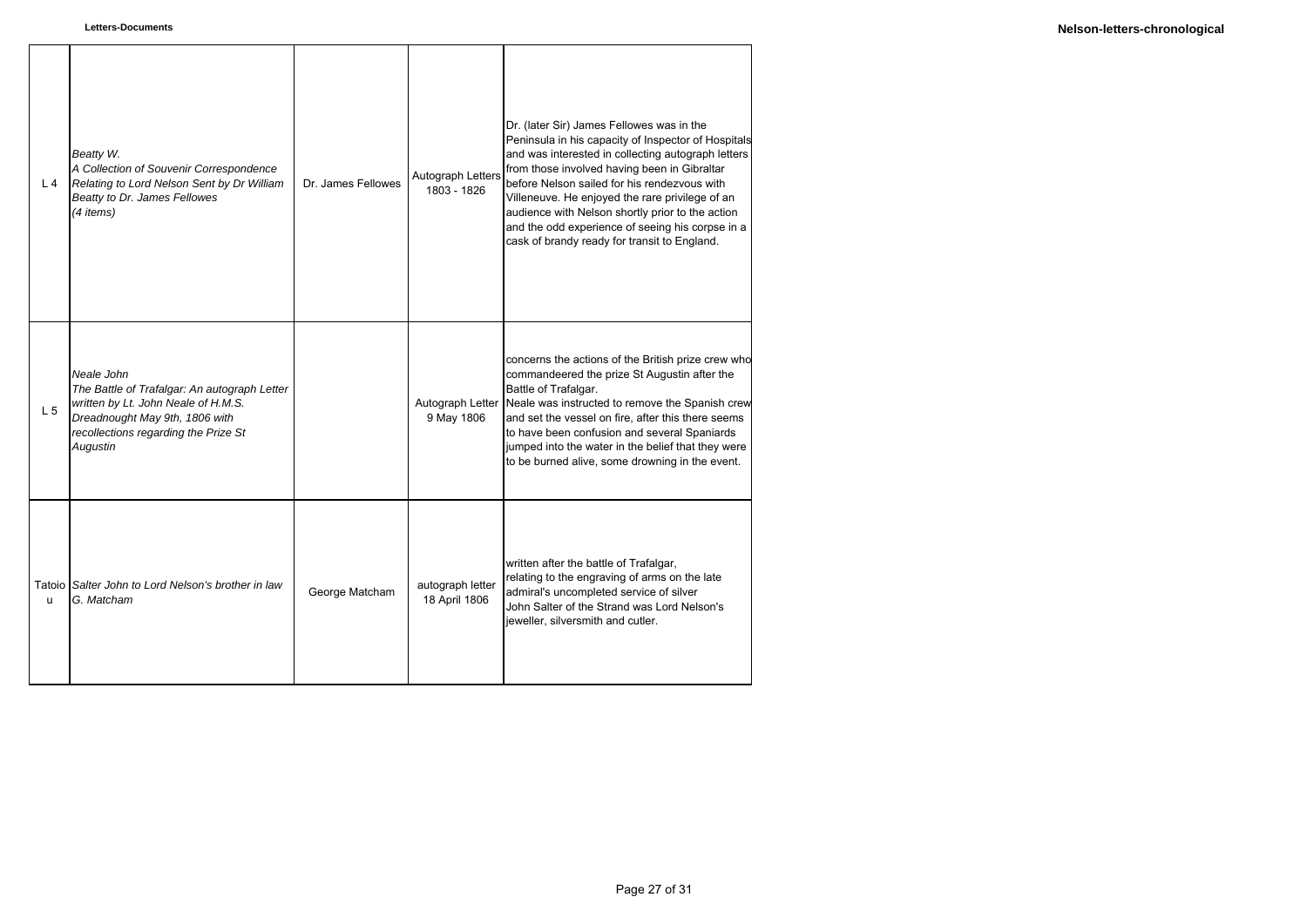| L 95  | Cadogan Henry<br>to Lord Nelson's brother-in -law                                                                                                                                                                                                                    | George Matcham     | Autograph Letter<br>Dover<br>24 April 1815 | Concerning the delivery of Lady Hamilton's final<br>effects to London offering vivid insight into the<br>events which followed the death of Emma, on 15<br>January 1815                                                                                                                                          |
|-------|----------------------------------------------------------------------------------------------------------------------------------------------------------------------------------------------------------------------------------------------------------------------|--------------------|--------------------------------------------|------------------------------------------------------------------------------------------------------------------------------------------------------------------------------------------------------------------------------------------------------------------------------------------------------------------|
| L 111 | Horatia Nelson<br>An autograph letter from H.N., ward to<br>Prince Albert, regarding education<br>together with<br>a reply from Buckingham Palace to an<br>earlier letter, dated March 16th 1856                                                                     |                    | 1860<br>1856                               | a) with details about the ages and occupations of<br>her children and concurring in advice the Prince<br>had previously suggested regarding their<br>education<br>b)reply to an earlier letter politely declining her<br>invitation to head a public subscription fro Christ's<br>Hospital, signed by C.M.Chipps |
| L12   | NelsonHoratio.<br>Two autograph address leaves signed with<br>initials ("N & B" [Nelson and Bronte] and<br>"BNN {Bronte Nelson of the Nile}, together<br>with a third address leaf written and signed<br>by a secretary on Nelson's behalf, to<br>Alexander Davidson | Alexander Davidson | Autograph<br>address leaves                | The 'Egyptian' seal is the second of Nelson's<br>main seals. It is a badge incorporating a palm<br>tree, double cornucopia, grapes and bird possibly<br>suggesting 'Egyptian' motifs and therefore<br>adopted by Nelson following the battle of the Nile<br>on 1 August 1798                                     |
| $L_6$ | A contemporary manuscript copy of the<br>sailing order of the Battle of Trafalgar                                                                                                                                                                                    |                    | Manuscript                                 |                                                                                                                                                                                                                                                                                                                  |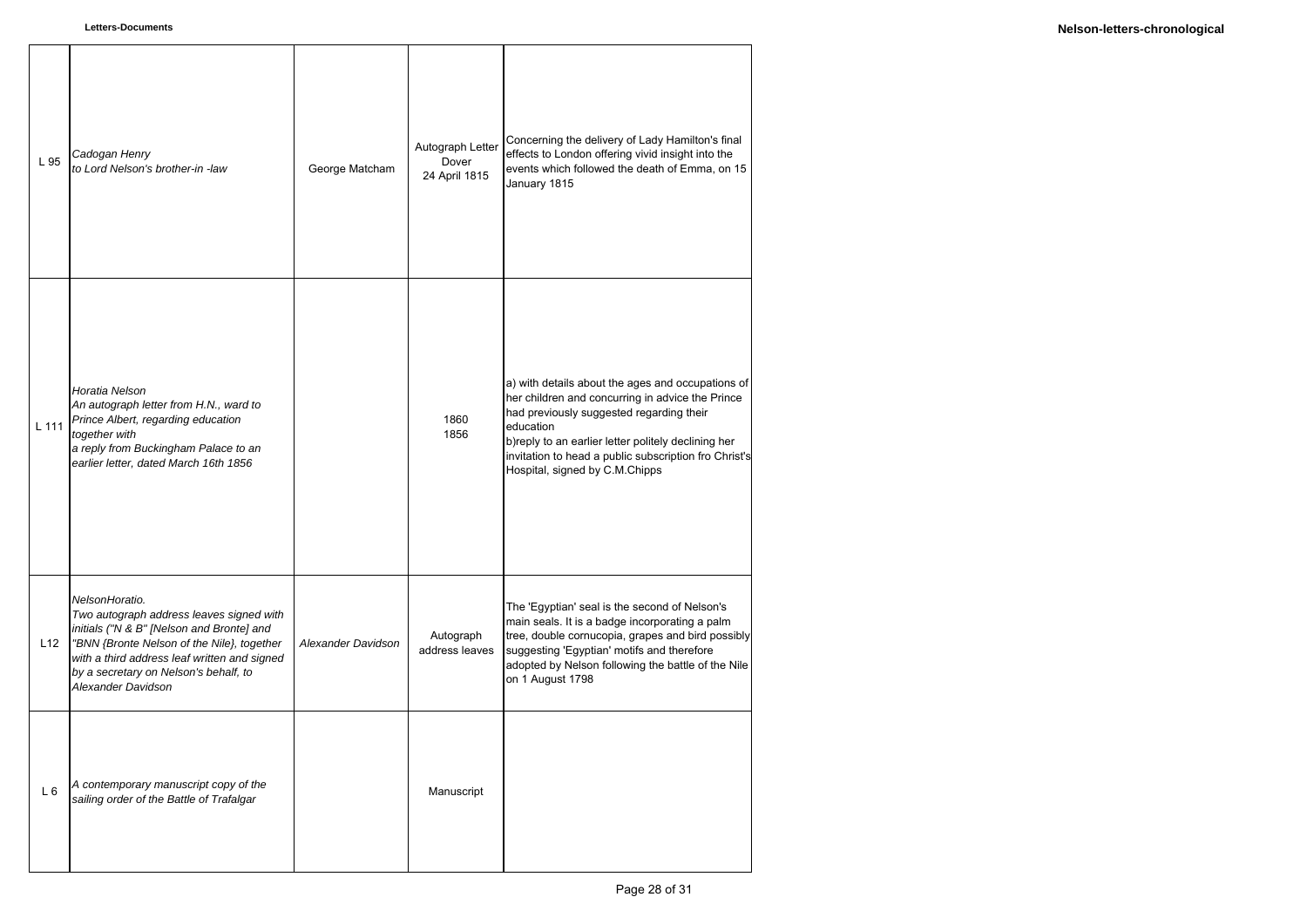| L <sub>14</sub> | Davidson Alexander<br>Davidson's account book detailing Nelson's<br>legal expenses over a period of three years                                                                                            | Autograph<br>account book        | A formal register in a professional secretarial<br>hand of detailed bills for Nelson (with Davison<br>acting as his agent) for a variety of services on<br>his behalf.<br>Including matters relating to Nelson's legacy to<br>Lady Nelson, the purchase of Merton, family<br>trusts and sales, Nelson's own will and codicils<br>(in May- June 1803) and proceedings relating to<br>the Spanish Prizes dispute.                                                                                                                                                                                                                                                                                                                                          |
|-----------------|------------------------------------------------------------------------------------------------------------------------------------------------------------------------------------------------------------|----------------------------------|----------------------------------------------------------------------------------------------------------------------------------------------------------------------------------------------------------------------------------------------------------------------------------------------------------------------------------------------------------------------------------------------------------------------------------------------------------------------------------------------------------------------------------------------------------------------------------------------------------------------------------------------------------------------------------------------------------------------------------------------------------|
| L <sub>15</sub> | Davidson Alexander<br>Collection of Correspondence chiefly<br>between Nelson and Davison as retained<br>by Davison in drafts and copies                                                                    | December 1800 to<br>6 March 1804 | 1) Series of copies, in various hands, of eleven<br>letters by Nelson (a few of them incomplete or<br>but substantial extracts) 6 to Davison, 2 (extracts)<br>to Emma Hamilton, 1 to Sir Isaac Heard, 1 to King<br>Ferdinand of Naples and Sicily and 1 to Prince de<br>Luzzi, 17 pages, folio and 4to, integral blanks, 8<br>October 1798 to 25 February 1804<br>2) Davison's partly autograph letter book for 1798<br>- 1800, comprising his formal retained copies of<br>some fifty six letters by him on Admiralty matters,<br>Including 17 to Nelson<br>Nelson's original letters to Davison corresponding<br>to five of these copies are now in the British<br>Library. The two letters of 9 May (to Davison) are<br><b>APPARENTLY UNPUBLISHED</b> |
| L62             | The log of HMS Swiftsure kept by<br>Midshipman Robert McCrea from 15 May to<br>4 November 1805<br>Together with<br>the log Mc Crea's log for HMS Salsette for<br>the period 1 July 1809 to 20 January 1810 | Autograph logs                   | Including an account of the Battle of Trafalgar and<br>the Death of Nelson.<br>The Swiftsure was a 74-gun ship commanded by<br>Nelson's friend Benjamin Hallowell. During the<br>Battle of Trafalgar, she engaged the French ship<br>Redoubtable along with Nelson's Victory (It was<br>from the Redoubtable that the shot came that<br>killed Nelson). The Swiftsure was also one of four<br>ships responsible for the sinking the French ship<br>Achille, commanded by Denieport. Mc Crea<br>reports the whole build-up of the battle, including<br>tracking the French from Lagos Bay to the West<br>Indies                                                                                                                                           |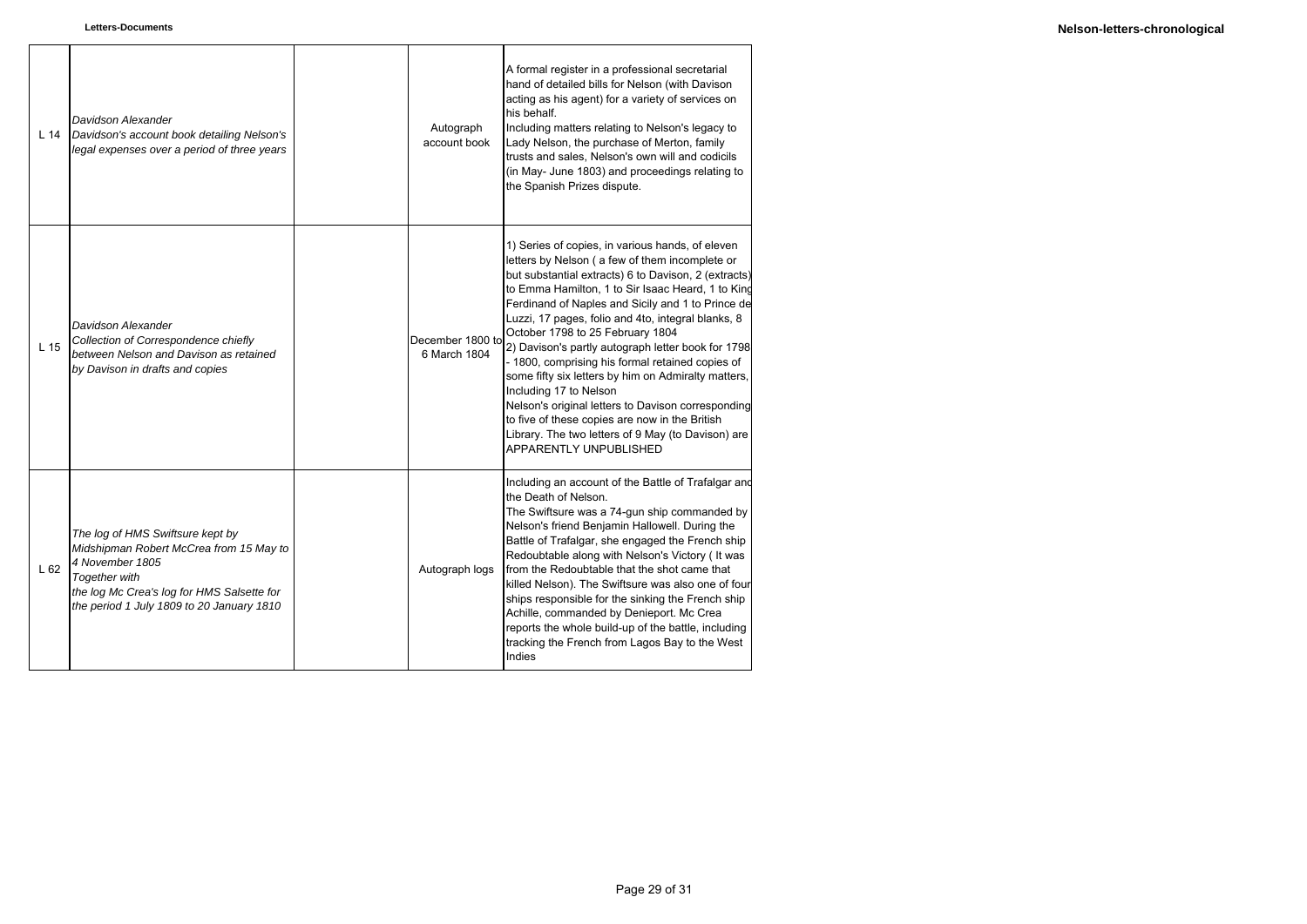| L80   | The log of HMS Naiad   | Manuscript<br>Commencing<br>19th October<br>1805 and<br>22 October 1805 | Two leaves extracted from the log of Naiad,<br>'Remark [s] & c HMS Naiad off Cadiz<br>Commencing 19th October 1805 and 'Remark [s]<br>& c HMS Naiad 22 October 1805 off Cape<br>Trafalgar, describing the battle of Trafalgar,<br>together with a table of the signals made on the<br>day of the battle, including the famous 'England<br>expects that every man will do his duty'.<br>As a frigate, the Naiad, under Captain Thomas<br>Dundas, took no direct part in the fighting at<br>Trafalgar. At the onset of the battle, she was<br>among the other frigates towards the head of the<br>French line, but in order to retrieve the helpless<br>Belleisle, second in Collingwood's line, she would<br>have travelled virtually the full length of the<br>engaged fleets |
|-------|------------------------|-------------------------------------------------------------------------|-------------------------------------------------------------------------------------------------------------------------------------------------------------------------------------------------------------------------------------------------------------------------------------------------------------------------------------------------------------------------------------------------------------------------------------------------------------------------------------------------------------------------------------------------------------------------------------------------------------------------------------------------------------------------------------------------------------------------------------------------------------------------------|
| L 94  | <b>Fletcher Thomas</b> | 01-1807                                                                 | written during his service as second gunner, then<br>able seaman, on H.M.S. Defence, including<br>accounts of<br>Autograph Journal THE BLOCKADE OF CADIZ,<br>31-10 1804 to 18- THE FRENCH ESCAPE FROM THE<br><b>MEDITERRANEAN</b><br>THE BATTLE OF TRAFALGAR<br>with a number of later additions by Fletcher<br>relating to Trafalgar                                                                                                                                                                                                                                                                                                                                                                                                                                         |
| L 104 | Nelson estate          |                                                                         | 2 volumes of accounts comprising "Bankers"<br>account of Lord Viscount Nelson's executors" and<br>"Digest of accounts of Lord Viscount Nelson's<br>executors"<br>A detailed and at times poignant narrative of the<br>aftermath of Nelson's life, entries recording not<br>only prize money received for Trafalgar, but also<br>the purchase of mourning rings, Horatia's change<br>of name and the sale of Merton. The legatees to<br>whom payments are listed include Horatia<br>herself, Lady Hamilton, Viscountess Nelson, earl<br>Nelson, Maurice's Nelson widow, Captain Hardy,<br>the minister of Merton, Sutton and Burnham<br>Thorpe, John Tyson and Dr Scott.                                                                                                       |